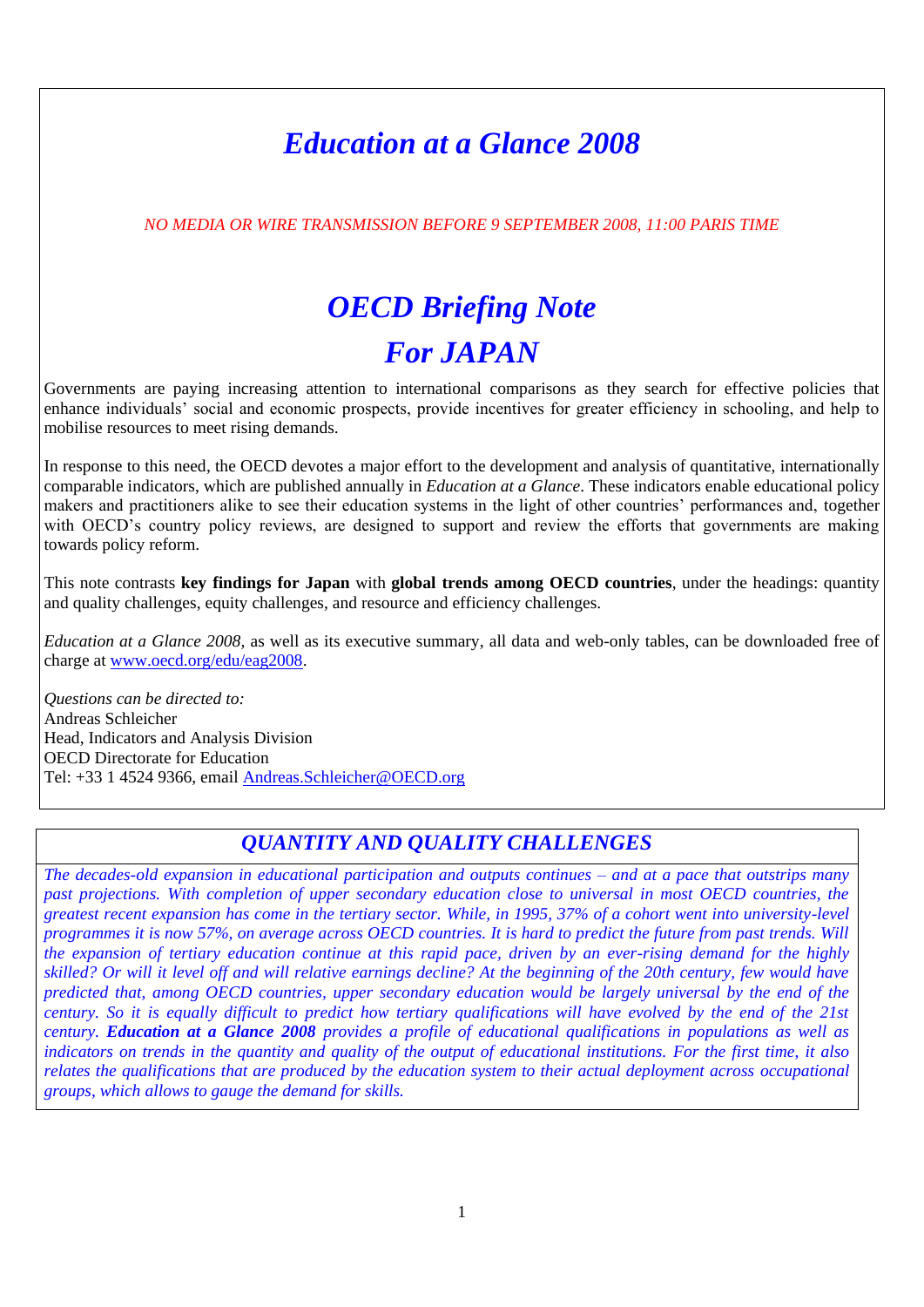## *Global trends Key results for Japan Education systems continue to expand at a rapid pace… Japan has moved from 12 th to 2 nd (among OECD*

Tertiary attainment levels have increased substantially, for the first time reaching one-third of the cohort of 25-to-34-year-olds, on average across OECD countries. In France, Ireland, Japan and Korea, there is a difference of 25 percentage points or more in tertiary attainment between the oldest and youngest age groups (Table A1.3a). Between 1995 and 2006 alone, the university-level graduation rate rose, on average across countries, from 20 to 37% (Table A3.2) and more than half of those at the typical age of graduation completed their first tertiary-type A degree in Australia, Finland, Iceland and New Zealand (Table A3.1).

The social sciences, business and law are the major educational fields in most countries. Across OECD countries, they constitute 28% of the overall tertiarytype A attainment in the population. On average, there are 3.6 times as many individuals with degrees in the younger cohort entering the labour market than in the older one nearing retirement age. By contrast, in the field of education, this ratio is close to 1 in the OECD countries (Table A1.5).

## *…and current entry rates suggest that these trends will continue.*

Entry rates in tertiary-type A education increased substantially between 1995 and 2006, by 20 percentage points on average in OECD countries. Between 2000 and 2006, growth exceeded 10 percentage points in 11 of the 25 OECD countries for which data are available. In 2006, in Australia, Finland, Hungary, Iceland, New Zealand, Norway, Poland, the Slovak Republic and Sweden, and the partner country the Russian Federation, it is estimated that 65% or more of young adults will enter tertiary-type A programmes. In almost all countries, the majority of new entrants choose to follow tertiary programmes in the field of social sciences, business, law and services (Tables A2.4 and A2.5).

Overall, females represent 54% of new entrants in tertiary education in OECD countries. However, the breakdown by gender varies considerably according to the field of education. Two fields are noteworthy for the strong representation of females, namely health and welfare and humanities, arts and education with 75% and 68%, respectively, of new entrants. The proportion of females choosing science studies (including life sciences, physical sciences, mathematics, computing, engineering,

*countries) and 3rd (among G8 countries) in tertiary attainment over the last generations…*

In terms of the proportion of adults (25 to 34 years old) with tertiary qualifications, Japan ranks  $2<sup>nd</sup>$  among the 30 OECD countries just behind Canada, up from rank  $12<sup>th</sup>$ three decades ago (Table A1.3a). Japan also ranks  $3^{rd}$ among the G8 countries, behind the Russian Federation and Canada.

## *…as a result of marked rises in the tertiary-Type A graduation rate.*

Between 1995 and 2006, the graduation rate at the tertiary-type A education has increased continuously from 25% to 39% (Table A3.2).

## *The high level of Japanese tertiary enrollment is also explained by a relatively high attainment in tertiary-type B education among the OECD countries…*

Although Japan ranks 9th in attainment at the tertiarytype A level education among OECD countries, it ranks high (i.e.,  $2<sup>nd</sup>$ ) in tertiary attainment as a whole due to its high attainment in tertiary-type B education (Table A1.3a).

Japan"s high attainment in tertiary-type B education is explained by a relatively large number of females attending tertiary-type B education and their high completion rates (Table A3.1).

*In Japan, the percentage of males entering tertiary-type A education is significantly higher than that of females in contrast to the OECD average in which the percentage of females entering tertiary-type A education is now significantly higher than that of males.*

Among the OECD countries, only Japan, Germany, Korea and Turkey have more males entering universities, and this gender gap is largest in Japan: net entry rates to tertiary-type A education are 52% for males and 38% for females, while the OECD average is 50% for males and 62% for females (Table A2.4).

#### *The gender difference can also be found in the choice of field of study, with females showing weak representation in science and engineering …*

Like other OECD countries, Japan exhibits strong representation of females in "health and welfare" and "humanities, arts and education" with 62% and 69%, respectively, of new entrants (Table A2.6).

However, unlike other OECD countries, Japan exhibits weak representation of females in "life sciences, physical sciences and agriculture' and 'social sciences, business,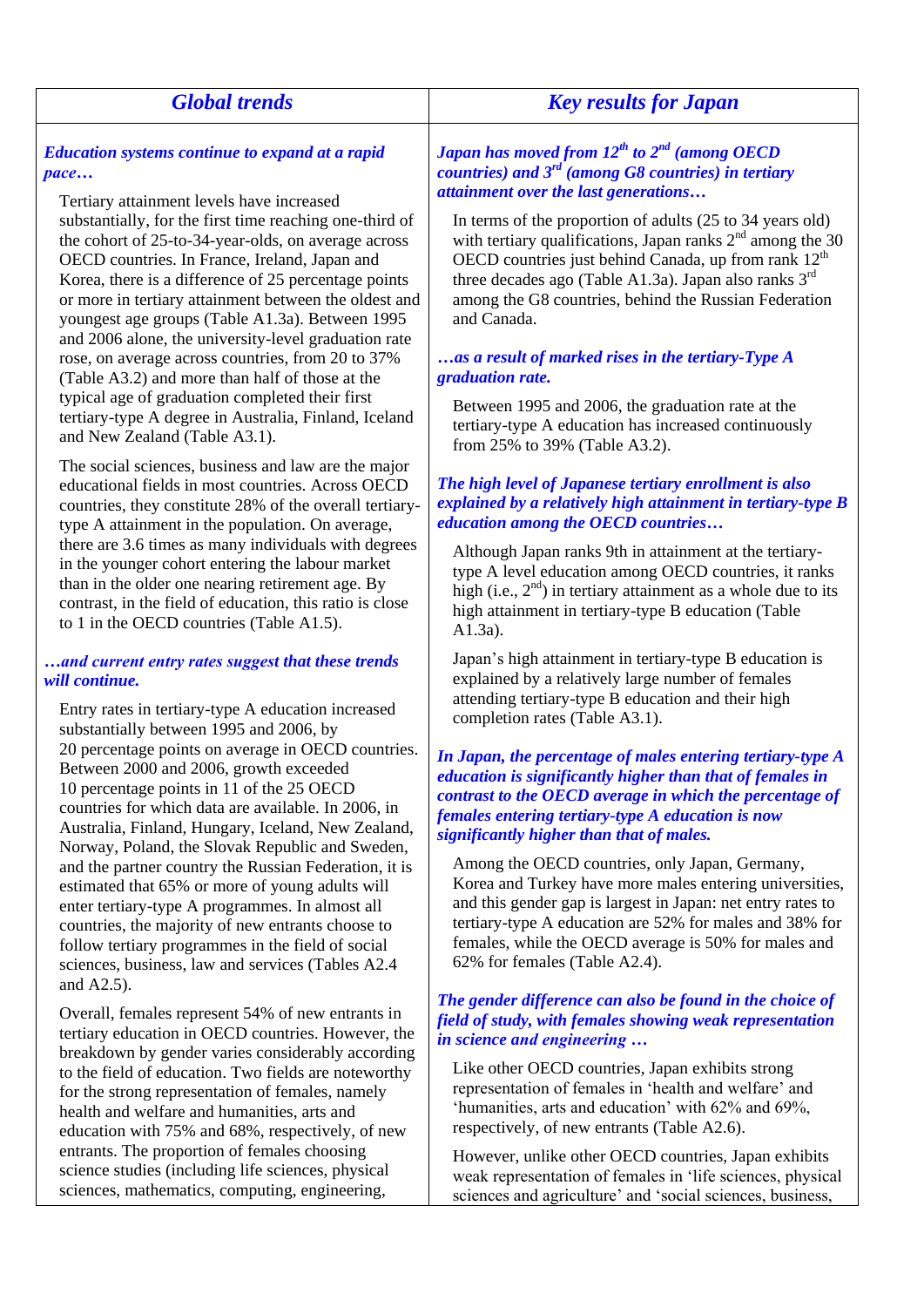| manufacturing and construction and agriculture)<br>ranges from less than 25% in Japan, the<br>Netherlands, Spain and Switzerland and the partner<br>country Chile, to more than 35% in Denmark,<br>Iceland, Italy and New Zealand (Table A2.6).                                                                                                                                                                                                                                                                                                                                                                                                                                                                                                                                                                                                                                                                                                                                                                                                                                                                                                                                                                                                                                                                                                                                                                                                                                                                                                                                                                                                                                                                                                                                                                                                        | law and services' with 31% and 48% respectively. Also,<br>consistent with other OECD countries, the proportion of<br>Japanese females choosing engineering, manufacturing<br>and construction is very low at 13% (Table A2.6).<br>which is not mirrored in current learning outcomes at<br>school.<br>Student performance in the PISA science scale in Japan<br>shows that there is no statistically significant gender<br>difference in student performance (Table A5.1). |
|--------------------------------------------------------------------------------------------------------------------------------------------------------------------------------------------------------------------------------------------------------------------------------------------------------------------------------------------------------------------------------------------------------------------------------------------------------------------------------------------------------------------------------------------------------------------------------------------------------------------------------------------------------------------------------------------------------------------------------------------------------------------------------------------------------------------------------------------------------------------------------------------------------------------------------------------------------------------------------------------------------------------------------------------------------------------------------------------------------------------------------------------------------------------------------------------------------------------------------------------------------------------------------------------------------------------------------------------------------------------------------------------------------------------------------------------------------------------------------------------------------------------------------------------------------------------------------------------------------------------------------------------------------------------------------------------------------------------------------------------------------------------------------------------------------------------------------------------------------|----------------------------------------------------------------------------------------------------------------------------------------------------------------------------------------------------------------------------------------------------------------------------------------------------------------------------------------------------------------------------------------------------------------------------------------------------------------------------|
| This expansion is driven by strong labour-market<br>outcomes for those with advanced qualifications.<br>Earnings increase with each level of education.<br>Those who have attained upper secondary, post-<br>secondary non-tertiary or tertiary education enjoy<br>substantial earnings advantages compared with<br>those of the same gender who have not completed<br>upper secondary education (Table A9.1a). In 15 out<br>of 21 countries with available data, the earnings<br>premium for those with tertiary education increased<br>during the last decade, often despite massive growth<br>in tertiary participation, in Germany, Hungary, and<br>Italy by between 30 and 40% (Table A9.2a).<br>On average across countries, completion of tertiary<br>education yields a 12 and 11% return for males and<br>females, respectively, and returns are substantial in<br>the Czech Republic, Hungary, Poland and Portugal.<br>The rewards for tertiary education are relatively<br>small in Germany, Norway, Spain, and Sweden<br>where the rate of return ranges from 5 to 8% (Table<br>A10.2). In most countries, the returns to investment<br>in tertiary education in mid-career are lower, but<br>still substantial enough to motivate the investment<br>without government intervention (Table A10.4).<br>Employment rates rise with educational attainment.<br>With few exceptions, the employment rate for<br>graduates of tertiary education is markedly higher<br>than the rate for upper secondary graduates. For<br>males, the gap is particularly wide between upper<br>secondary graduates and those without an upper<br>secondary qualification (Table A8.1a).<br>Those with low educational attainment are both less<br>likely to be labour force participants and more likely<br>to be unemployed. Differences in employment rates |                                                                                                                                                                                                                                                                                                                                                                                                                                                                            |
| between males and females are also wider among<br>less educated groups. The chance of being employed<br>is 23 percentage points higher for males than for<br>females among those without upper secondary<br>qualifications but falls to 10 points for the most<br>highly qualified (Tables A8.1a and A8.2a).<br>Employment rates tend to drop long before the<br>stipulated retirement age in most countries. On                                                                                                                                                                                                                                                                                                                                                                                                                                                                                                                                                                                                                                                                                                                                                                                                                                                                                                                                                                                                                                                                                                                                                                                                                                                                                                                                                                                                                                       |                                                                                                                                                                                                                                                                                                                                                                                                                                                                            |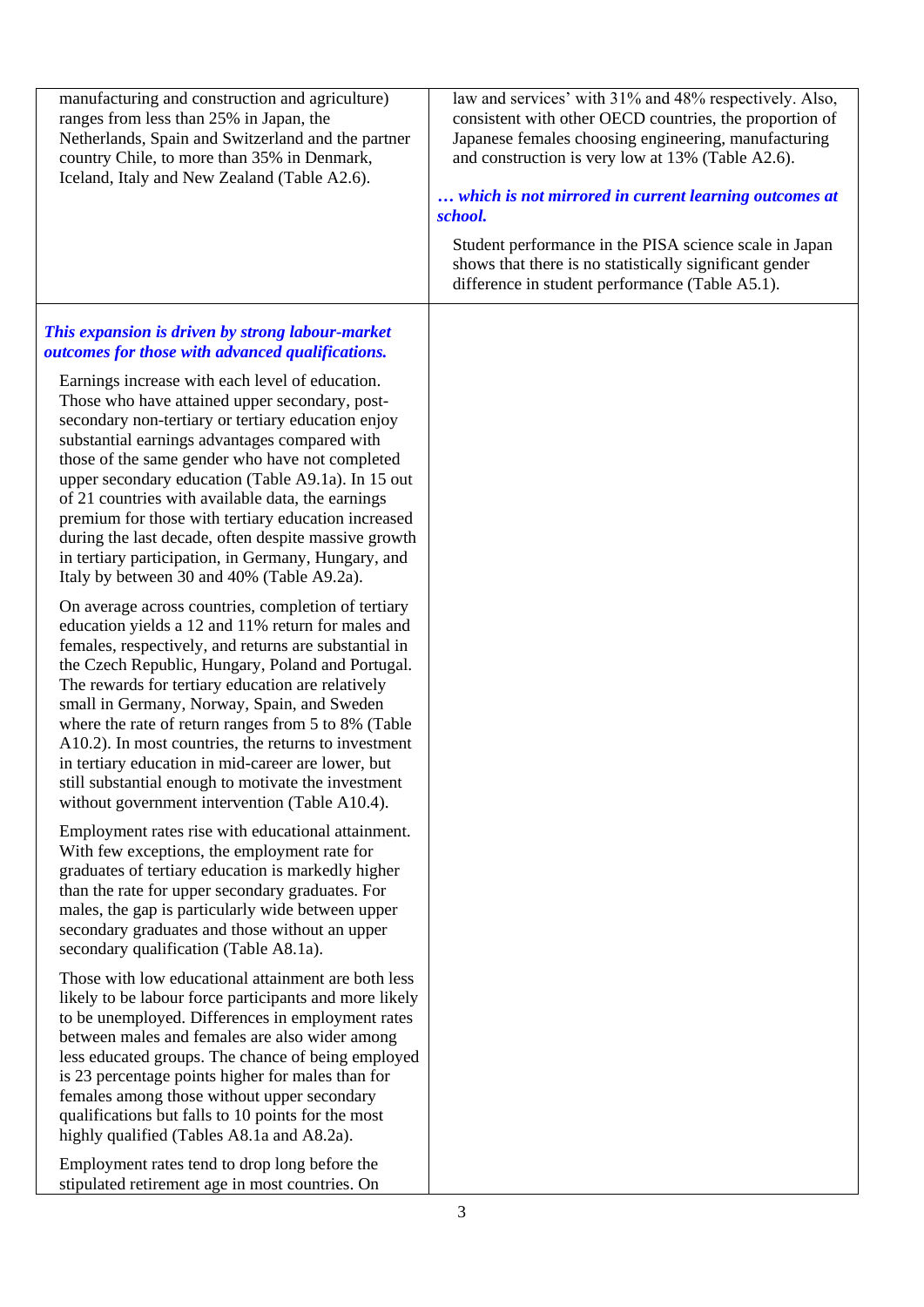| average, employment rates among 55-to-64-year-<br>olds are approximately 20 percentage points below<br>those of the total working-age population (25-to-64-<br>year-olds). However, employment rates increase<br>with educational attainment in most countries, and<br>in all countries except Iceland, tertiary attainment<br>provides an important employment advantage at an<br>older age. The advantage is particularly large in the<br>Czech Republic, Italy, Luxembourg and the Slovak<br>Republic (Table A8.4).                                                                                                                         |  |
|------------------------------------------------------------------------------------------------------------------------------------------------------------------------------------------------------------------------------------------------------------------------------------------------------------------------------------------------------------------------------------------------------------------------------------------------------------------------------------------------------------------------------------------------------------------------------------------------------------------------------------------------|--|
| There are also marked shifts towards more skilled<br><i>jobs in labour markets.</i>                                                                                                                                                                                                                                                                                                                                                                                                                                                                                                                                                            |  |
| Across OECD countries between 1998 and 2006,<br>there was a marked shift from semi-skilled jobs to<br>skilled jobs, with an increase of almost 4 percentage<br>points in skilled occupations and a close to 4<br>percentage point decline in semi-skilled<br>occupations. In most countries, the decline has not<br>been at the very low end of the skills distribution but<br>among semi-skilled jobs, with the proportion of the<br>population working in unskilled occupations<br>remaining substantially unchanged (Table A1.6).                                                                                                           |  |
| The proportion of skilled jobs is generally larger than<br>the potential supply of tertiary graduates                                                                                                                                                                                                                                                                                                                                                                                                                                                                                                                                          |  |
| In OECD countries, the proportion of skilled jobs in<br>the economy is generally larger than the potential<br>supply of tertiary educated individuals. For<br>countries in which work-based learning is central to<br>occupational advancement, this difference is large.<br>A broader initial skill base might require additional<br>investment in higher education. In a few countries,<br>tertiary attainment matches or marginally exceeds<br>the proportion of skilled jobs, so that further<br>expansion of higher education will to some extent<br>depend on the growth of skilled jobs in the coming<br>years (Tables A1.3a and A1.6). |  |
| but the growth in the proportion of people with<br>tertiary qualifications has generally been faster than<br>the growth in skilled job, suggesting that the gap is<br>closing.                                                                                                                                                                                                                                                                                                                                                                                                                                                                 |  |
| The increase in skilled jobs has been met and<br>exceeded in most OECD countries by increases in<br>the proportion of the population with tertiary<br>attainment. However, in most countries, there are<br>still substantially more skilled jobs than tertiary<br>educated individuals. On average, across OECD<br>countries, 69% of all those with a tertiary type 5B<br>qualification and 85% of those with a tertiary 5A/6<br>qualification have skilled jobs. However the<br>matching of higher education to skilled jobs varies<br>substantially among countries. Those with a 5A/6<br>qualification in Denmark, Finland, Luxembourg and  |  |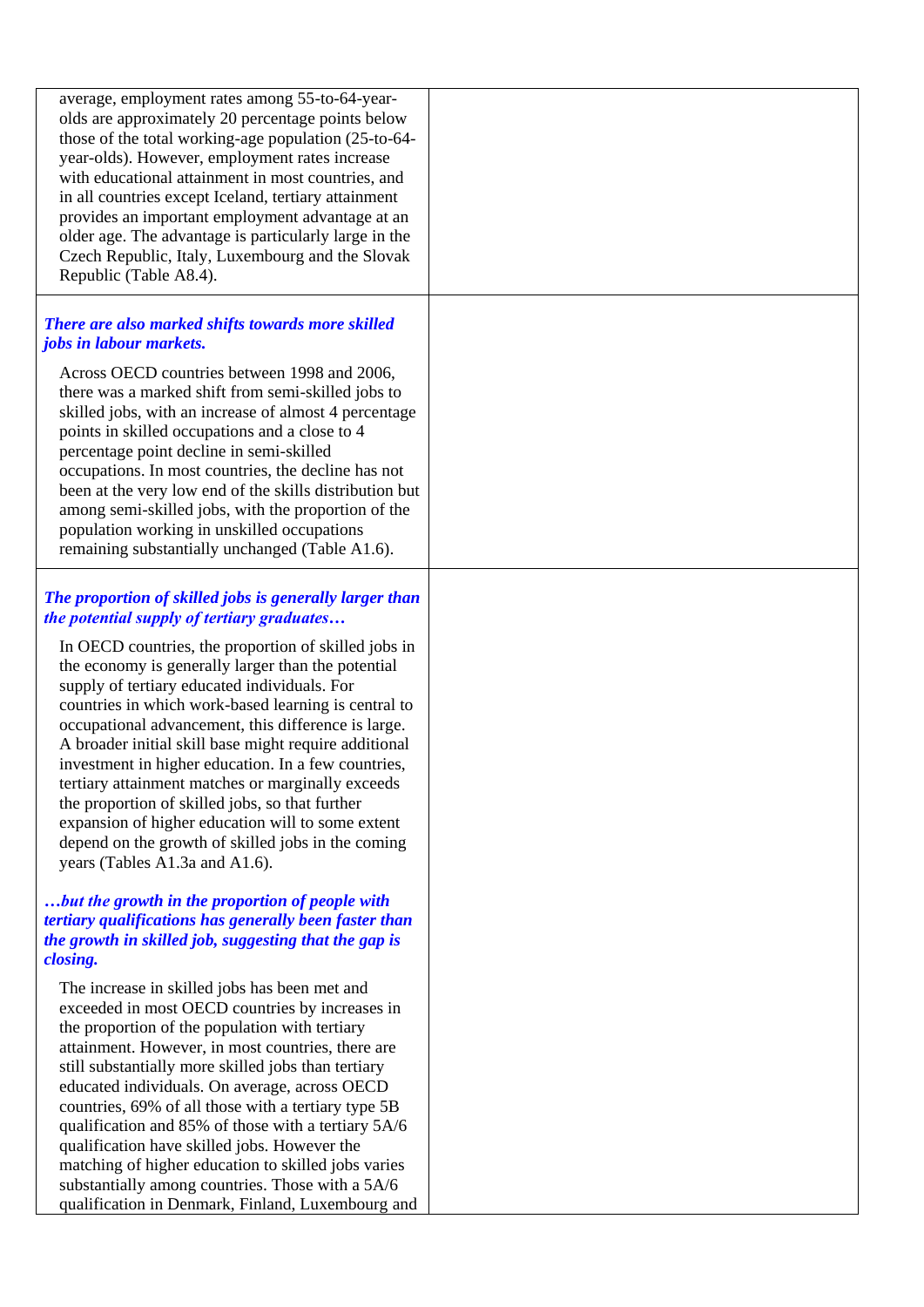the partner country Slovenia do substantially better in finding a skilled job given the labour market conditions for those with tertiary education (Tables A1.6, A1.7 and A3.2).

## *The internationalisation of tertiary education is proceeding rapidly.*

In 2006, over 2.9 million tertiary students were enrolled outside their country of citizenship. This represented a 3% increase from the previous year in total foreign student intake reported to the OECD and the UNESCO Institute for Statistics (Box C3.1).

Student mobility  $-$  i.e. international students who travelled to a country different from their own for the purpose of tertiary study – ranges from below 1 to almost 18% of tertiary enrolments across OECD countries. International students are most numerous in tertiary enrolments in Australia, Austria, New Zealand, Switzerland and the United Kingdom (Table C3.1).

France, Germany, the United Kingdom and the United States receive 49% of all foreign students worldwide. The largest absolute numbers of international students from OECD countries are from France, Germany, Japan and Korea. Students from China and India comprise the largest numbers of international students from partner countries (Chart C3.2).

International students make up 15% or more of the enrolments in tertiary education in Australia and New Zealand and more than 20% of enrolments in advanced research programmes in Belgium, Canada, New Zealand, Switzerland, the United Kingdom and the United States (Table C3.1).

30% or more of international students are enrolled in sciences, agriculture or engineering in Finland, Germany, Hungary, Sweden, Switzerland and the United States (Table C3.5).

## *New analyses of PISA data provide a first picture of school education from the perspective of parents.*

Among the 10 OECD countries with available data, on average, 77% of parents "strongly agreed or agreed" that standards of achievement were high in their child"s school. On average, their children scored 20 score points higher on the PISA 2006 assessment than students whose parents "disagreed or strongly disagreed" with that statement. Much of the advantage remains when taking into account socio-economic factors (Table A6.2).

*Japan has become an increasingly attractive destination for international students…*

In 2006, 3.2 % of international students within the OECD countries were enrolled in Japanese tertiary education. While this figure is less than in the United States (25.3%), the United Kingdom (16.1%) and Germany (12.7%), Japan is particularly successful in attracting a large percentage of international students from Asia. For instance, 21.5% and 19.1% of all Korean and Chinese international students (respectively) studying abroad are enrolled in Japanese tertiary institutions (Table C3.3).

Between 2000 and 2006, Japan saw its share of the international education market increase significantly (from 3.5% to 4.4%), while countries that have attracted the largest percentage of the share previously have witnessed its share decline. The United States' share fell from 25.1% to 20%, while the United Kingdom"s share fell from 11.8 to 11.3 %.( Table C3.7 on the web).

## *... with their fields of study concentrated in social science, business, humanities and arts.*

In Japan, more than half of international students enroll in either "social science, business and law" or "humanities and arts". A relatively large fraction of international students enroll in 'humanities and arts' (24.5%), which is in contrast to the United States (11%) and the United Kingdom (13.9%) (Chart C3.5).

## *Public universities in Japan charge moderate tuition fees.*

While Japan generally charges tuition fees for international students attending public universities (approximately USD 4 000), the level is significantly low as compared to the United States, Australia, Canada and New Zealand which charge between USD 9 000~14 000 (Box C3.3).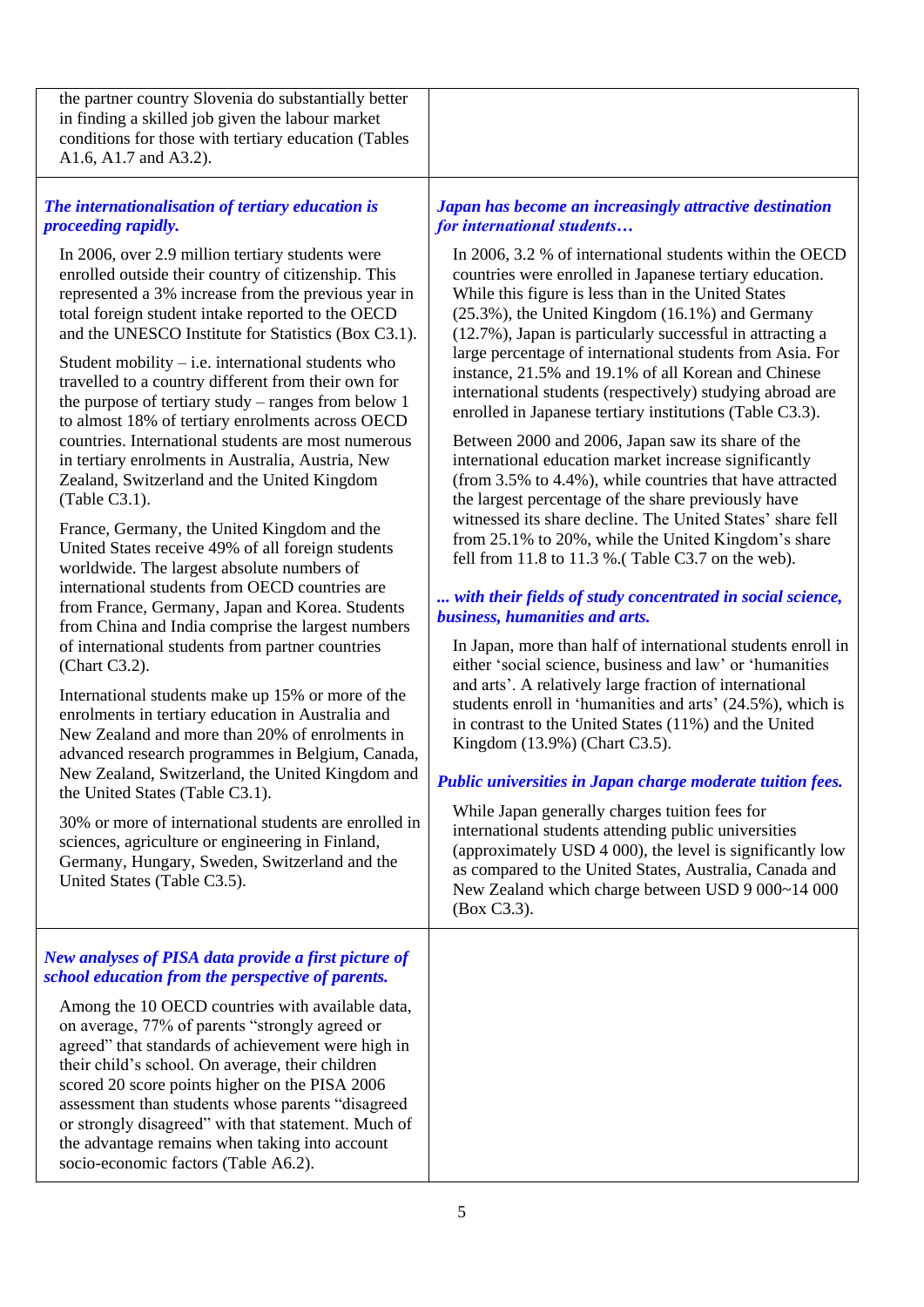| An average of 79% of parents reported being<br>satisfied with the disciplinary atmosphere in their<br>child's school and 85% felt that the school did a<br>good job of educating students. In both cases, their<br>children had a performance advantage of 12 score<br>points on average (Table A6.2b).<br>On average, 88% of parents "strongly agreed or<br>agreed" that their child's teachers seemed competent                                                                                                      |  |
|------------------------------------------------------------------------------------------------------------------------------------------------------------------------------------------------------------------------------------------------------------------------------------------------------------------------------------------------------------------------------------------------------------------------------------------------------------------------------------------------------------------------|--|
| and dedicated, but the relationship to student<br>performance was inconsistent across countries, with<br>an average advantage of 7 score points (Table<br>$A6.3a$ ).                                                                                                                                                                                                                                                                                                                                                   |  |
| For the first time, the indicators compare approaches<br>to monitoring school standards.                                                                                                                                                                                                                                                                                                                                                                                                                               |  |
| A total of 22 OECD and partner countries undertake<br>student examinations and/or assessments and<br>17 require schools to be evaluated (either self-<br>evaluations and/or inspections by an external body)<br>at regular intervals. Student assessments<br>(evaluations without civil effect for the student) are<br>practiced in 17 OECD and partner countries,<br>whereas national examinations (with a civil effect<br>for the student) are practiced in 10 OECD and<br>partner countries (Tables D5.1 and D5.2). |  |
| School self-evaluations are required in 14 countries,<br>generally on an annual basis (Table D5.6).                                                                                                                                                                                                                                                                                                                                                                                                                    |  |
| School inspections are required in 14 countries,<br>generally once every three years (Table D5.5).<br>Although school self-evaluations are held more<br>often than school inspections, evaluations by school<br>inspectorates appear in general to have more<br>influence on schools and teachers in terms of the<br>implications of the evaluation and the accountability<br>structure (Tables D5.5 and D5.6).                                                                                                        |  |
| Both school evaluation and student performance<br>measures are mainly used to provide performance<br>feedback to schools (Tables D5.3 to D5.6). In<br>general, they have relatively little influence on<br>school financing and other financial implications<br>such as changes to the school budget, provision of<br>rewards or sanctions for schools, or remunerations<br>and bonuses received by teachers (Tables D5.3 to<br>$D5.6$ ).                                                                              |  |
| In a larger number of countries, the influence of<br>school evaluations is greater than student<br>examinations for the performance appraisals of<br>schools (13 countries, compared to 7 for student<br>examinations), for the appraisal of the performance<br>of school management (9 countries, compared to 1<br>for student examinations) and the appraisal of the<br>performance of individual teachers (4 countries,<br>compared to 1 for student examinations) (Tables                                          |  |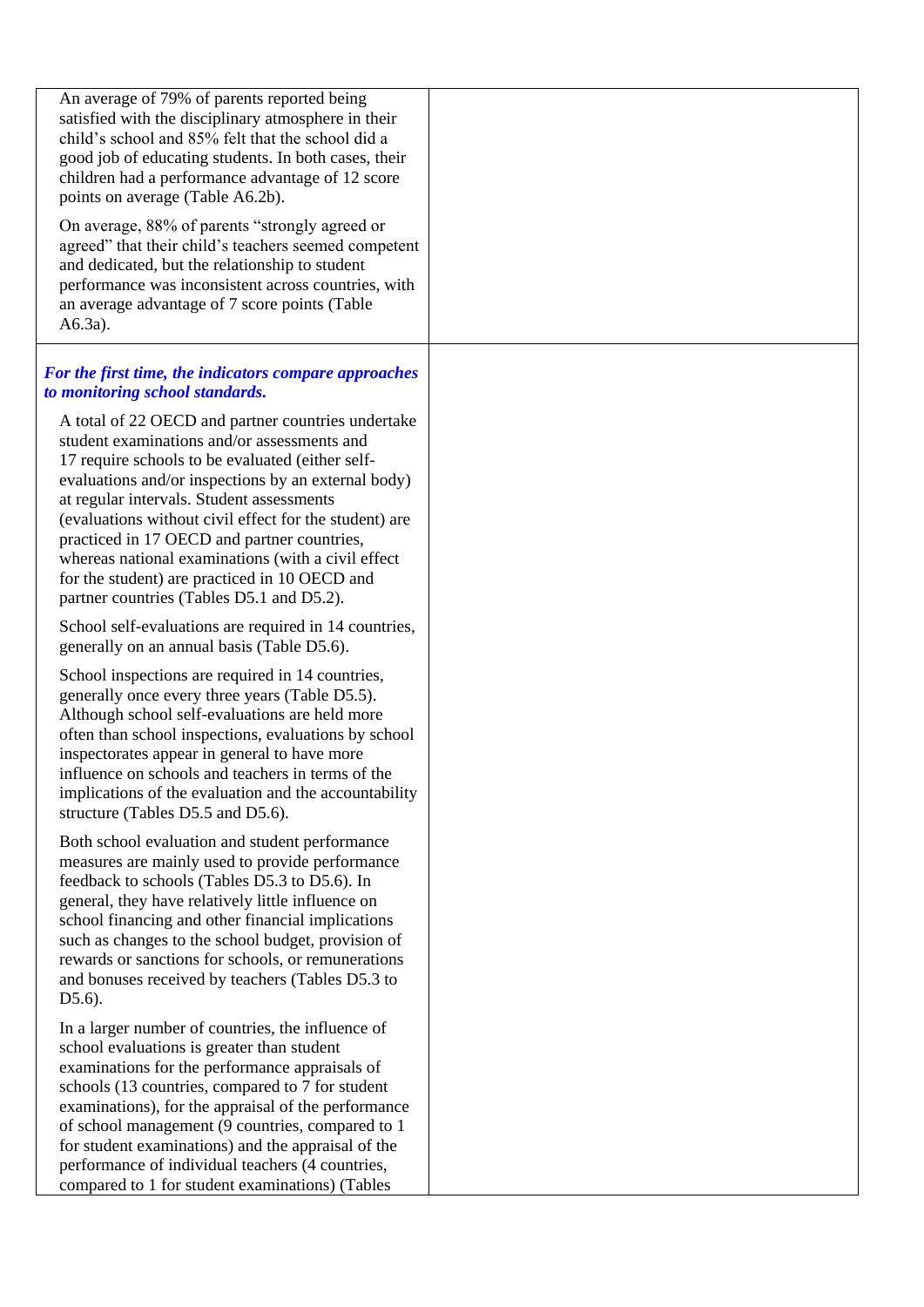| $\sim$ $\sim$<br>$\leftarrow$<br>ינ<br>. |  |
|------------------------------------------|--|
|                                          |  |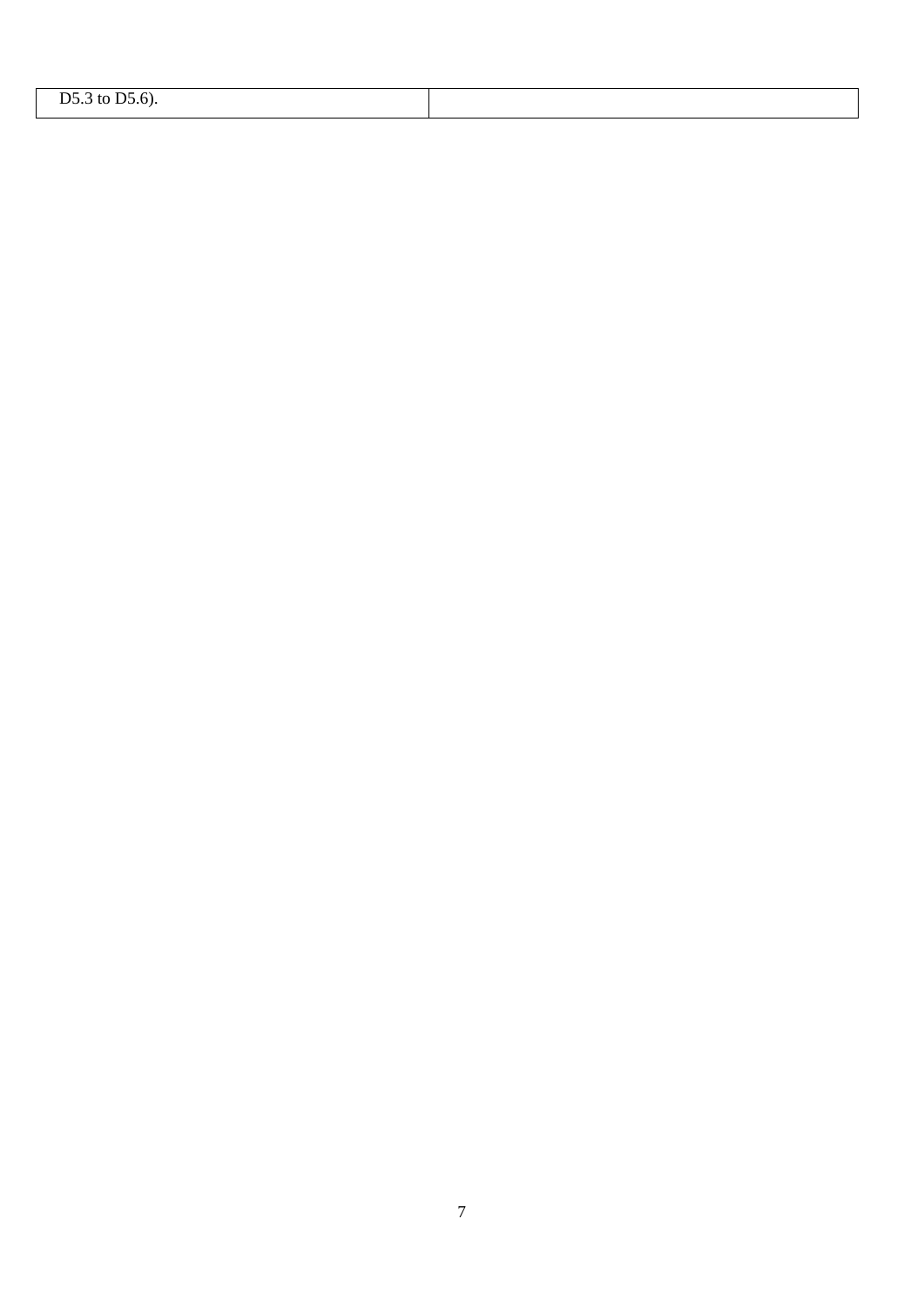## *RESOURCE AND EFFICIENCY CHALLENGES*

*Meeting the demand for more education while at least maintaining quality is bound to create pressures for current levels of spending to be maintained or increased and to improve the efficiency of spending on education. Recent years have already seen considerable rises in spending levels, both in absolute terms and as a share of public budgets. The total amount of funds allocated to educational institutions across all levels of education rose in all countries over the last decade, and by 19% on average between 2000 and 2005 alone. By 2005, OECD countries were spending 6.1% of their collective GDP on education at all levels, of which 86% came from public sources and all but 7 of the 28 OECD countries spent at least 5%. Another visible indication of the efforts made by governments can be found in the fact that from 1995 to 2005, public expenditure on education grew by more than one percentage point as a proportion of all public spending – from 11.9% to 13.2% in 2005. Education spending rose at least as fast as public spending in other sectors in all countries except Canada, France, Hungary, Portugal and Switzerland.*

*Alongside the increase in public spending on education, there has also been a search for new sources of funding to accommodate the rapid growth in student numbers (particularly at the tertiary level) and to increase the resources available to educational institutions. Although 86% of spending on education still originates from public sources for all levels of education combined, private spending increased more rapidly than public spending between 1995 and 2005 in nearly three-quarters of the countries examined. In some, the proportion of private funding of tertiary educational institutions is high enough to challenge the view that tertiary education is primarily a state responsibility. In fact, this view is gradually being replaced by the perception that, given the shared public and private returns that education brings, costs and responsibilities for its provision should also be shared between those who directly benefit and society at large (i.e. private households and businesses as well as governments), at least at the tertiary level of education.*

*While significant additional investments in education will be important, it is equally clear that more money alone will not be enough. Investments in education will also need to become more efficient. The education sector has not yet re-invented itself in ways that other professions have done to improve outcomes and raise productivity. Indeed, the evidence suggests the reverse, namely that productivity in education has generally declined because the quality of schooling has broadly remained constant, while the price of the inputs has markedly increased. As the place and mode of educational provision have largely remained unchanged, the labour-intensiveness of education and the predominance of teachers' salaries in overall costs (with pay scales based on qualifications and automatic increases) have made personnel costs rise over time. This edition of Education at a Glance provides a first picture of the spending choices that different countries are making.*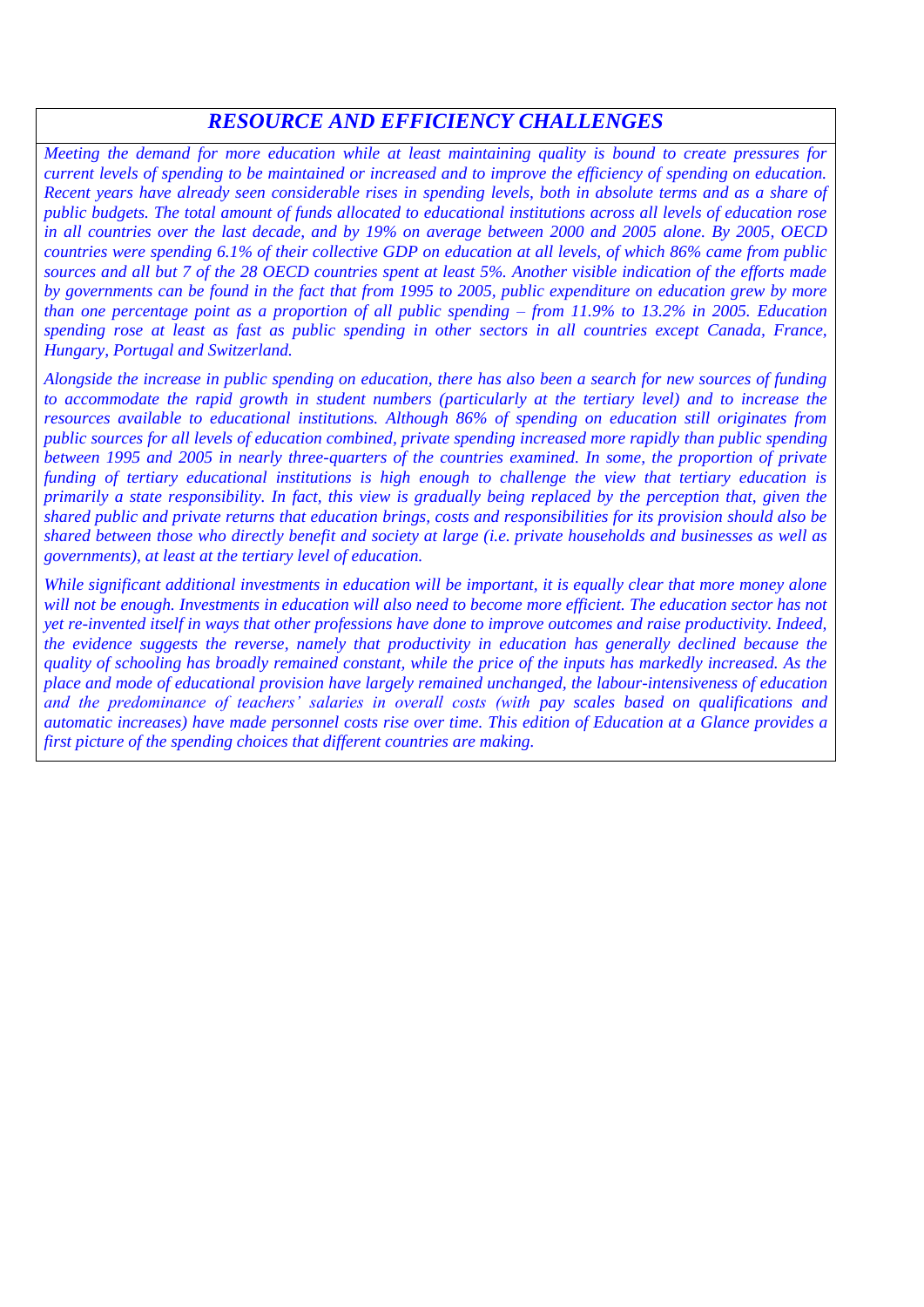| <b>Global trends</b>                                                                                                                                                                                                                                                                                                                                                                                                                                                   | <b>Key results for Japan</b>                                                                                                                                                                                                                                                                                                                                                                                                          |
|------------------------------------------------------------------------------------------------------------------------------------------------------------------------------------------------------------------------------------------------------------------------------------------------------------------------------------------------------------------------------------------------------------------------------------------------------------------------|---------------------------------------------------------------------------------------------------------------------------------------------------------------------------------------------------------------------------------------------------------------------------------------------------------------------------------------------------------------------------------------------------------------------------------------|
| <b>OECD</b> countries as a whole spend USD 8 553 per                                                                                                                                                                                                                                                                                                                                                                                                                   | Spending per student in Japan is slightly below the                                                                                                                                                                                                                                                                                                                                                                                   |
| student annually between primary and tertiary                                                                                                                                                                                                                                                                                                                                                                                                                          | <b>OECD</b> level between pre-primary and tertiary                                                                                                                                                                                                                                                                                                                                                                                    |
| education: USD 6 173 per primary student,                                                                                                                                                                                                                                                                                                                                                                                                                              | education                                                                                                                                                                                                                                                                                                                                                                                                                             |
| USD 7 736 per secondary student and USD 15 559                                                                                                                                                                                                                                                                                                                                                                                                                         | Annual expenditure on educational institutions                                                                                                                                                                                                                                                                                                                                                                                        |
| per tertiary student. These expenditures continue to                                                                                                                                                                                                                                                                                                                                                                                                                   | (between pre-primary and tertiary education) per                                                                                                                                                                                                                                                                                                                                                                                      |
| rise in real terms.                                                                                                                                                                                                                                                                                                                                                                                                                                                    | student in Japan is on average slightly below the                                                                                                                                                                                                                                                                                                                                                                                     |
| Expenditure on educational institutions per primary,                                                                                                                                                                                                                                                                                                                                                                                                                   | OECD total. Per student spending on pre-primary is                                                                                                                                                                                                                                                                                                                                                                                    |
| secondary and post-secondary non-tertiary student                                                                                                                                                                                                                                                                                                                                                                                                                      | on average USD 4 174 (OECD total is USD 5 254),                                                                                                                                                                                                                                                                                                                                                                                       |
| increased in every country and on average by 35%                                                                                                                                                                                                                                                                                                                                                                                                                       | while spending on primary to tertiary education is on                                                                                                                                                                                                                                                                                                                                                                                 |
| between 1995 and 2005 during a period of relatively                                                                                                                                                                                                                                                                                                                                                                                                                    | average USD 8 378 (OECD total is USD 8 553)                                                                                                                                                                                                                                                                                                                                                                                           |
| stable student numbers.                                                                                                                                                                                                                                                                                                                                                                                                                                                | $(Table B1.1a)$ .                                                                                                                                                                                                                                                                                                                                                                                                                     |
| The pattern is different at the tertiary level where<br>spending per student has fallen in some cases, as<br>expenditure has not kept up with the expansion in<br>student numbers. However, from 2000 to 2005,<br>expenditure on educational institutions per tertiary<br>student increased by 11 percentage points on<br>average in OECD countries after remaining stable<br>from 1995 to 2000. Only Australia, Austria,<br>Denmark, Greece, Iceland, Mexico, Poland, | While per student spending at the level of pre-primary<br>and tertiary education in Japan (USD 4 174 and USD<br>12 326 respectively) is significantly below the OECD<br>total (USD 5 254 and USD 15 559 respectively), per<br>student spending at the level of primary and secondary<br>education (USD 6 744 and USD 7 908 respectively) is<br>slightly above the OECD total (USD 6 173 and USD 7<br>736 respectively) (Table B1.1a). |
| Portugal, Spain, Switzerland and the United<br>Kingdom saw a larger increase in expenditure on<br>educational institutions per tertiary student than in<br>GDP per capita (Tables B1.4 and B1.5).                                                                                                                                                                                                                                                                      | even though per student spending on primary and<br>secondary, and tertiary education has increased by<br>28% and 19 % respectively over the past 10 years.                                                                                                                                                                                                                                                                            |
| Seven out of the 11 countries in which student                                                                                                                                                                                                                                                                                                                                                                                                                         | The increase in per student spending on primary and                                                                                                                                                                                                                                                                                                                                                                                   |
| enrolments in tertiary education increased by more                                                                                                                                                                                                                                                                                                                                                                                                                     | secondary education (28%) is not driven by an                                                                                                                                                                                                                                                                                                                                                                                         |
| than 20 percentage points between 2000 and 2005                                                                                                                                                                                                                                                                                                                                                                                                                        | increase in expenditures, which is merely 3%, but by a                                                                                                                                                                                                                                                                                                                                                                                |
| have increased their expenditure on tertiary                                                                                                                                                                                                                                                                                                                                                                                                                           | large decline in the number of students (19%). On the                                                                                                                                                                                                                                                                                                                                                                                 |
| educational institutions by at least the same                                                                                                                                                                                                                                                                                                                                                                                                                          | other hand, the increase in per student spending on                                                                                                                                                                                                                                                                                                                                                                                   |
| proportion over the period, whereas Hungary,                                                                                                                                                                                                                                                                                                                                                                                                                           | tertiary education (19%) is driven by a significant                                                                                                                                                                                                                                                                                                                                                                                   |
| Sweden and the partner countries Brazil and Chile                                                                                                                                                                                                                                                                                                                                                                                                                      | increase in expenditures, while the number of students                                                                                                                                                                                                                                                                                                                                                                                |
| did not (Table B1.5).                                                                                                                                                                                                                                                                                                                                                                                                                                                  | increased by only 2% (Table B1.5).                                                                                                                                                                                                                                                                                                                                                                                                    |
| Teacher compensation cost per student at the upper                                                                                                                                                                                                                                                                                                                                                                                                                     | At the upper secondary level, average compensation                                                                                                                                                                                                                                                                                                                                                                                    |
| secondary level varies from 3.9% of GDP per capita                                                                                                                                                                                                                                                                                                                                                                                                                     | costs per student are driven by lower teaching time.                                                                                                                                                                                                                                                                                                                                                                                  |
| in the Slovak Republic (less than half the OECD                                                                                                                                                                                                                                                                                                                                                                                                                        | This year's edition of <i>Education at a Glance</i> not only                                                                                                                                                                                                                                                                                                                                                                          |
| average rate of 10.9%) to over five times that rate in                                                                                                                                                                                                                                                                                                                                                                                                                 | looks at how much countries invest in education, but                                                                                                                                                                                                                                                                                                                                                                                  |
| Portugal (20.9%, nearly twice the OECD average).                                                                                                                                                                                                                                                                                                                                                                                                                       | also how they spend their money. Taking upper                                                                                                                                                                                                                                                                                                                                                                                         |
| Four factors influence these trends – salary levels,                                                                                                                                                                                                                                                                                                                                                                                                                   | secondary education as an example, we see that the                                                                                                                                                                                                                                                                                                                                                                                    |
| the amount of instruction time for students, the                                                                                                                                                                                                                                                                                                                                                                                                                       | slightly above-average compensation cost per student                                                                                                                                                                                                                                                                                                                                                                                  |
| amount of teaching time required of teachers and                                                                                                                                                                                                                                                                                                                                                                                                                       | are driven by the following factors: The main cost                                                                                                                                                                                                                                                                                                                                                                                    |
| average class size $-$ so that a given level of                                                                                                                                                                                                                                                                                                                                                                                                                        | driver are below-average teaching hours. However,                                                                                                                                                                                                                                                                                                                                                                                     |
| compensation cost per student can result from quite                                                                                                                                                                                                                                                                                                                                                                                                                    | much of this is compensated by large classes, that help                                                                                                                                                                                                                                                                                                                                                                               |
| different combinations of the four factors. For                                                                                                                                                                                                                                                                                                                                                                                                                        | to reduce costs. Fewer instruction hours than on                                                                                                                                                                                                                                                                                                                                                                                      |
| example, in Korea and Luxembourg, the                                                                                                                                                                                                                                                                                                                                                                                                                                  | average across OECD countries reduce costs further,                                                                                                                                                                                                                                                                                                                                                                                   |
| compensation cost per student (as a percentage of                                                                                                                                                                                                                                                                                                                                                                                                                      | but that in turn is compensated by above-average                                                                                                                                                                                                                                                                                                                                                                                      |
| GDP per capita) is 15.5 and 15.2%, respectively,<br>both notably higher than the OECD average.<br>However, whereas in Korea higher than average                                                                                                                                                                                                                                                                                                                        | salaries.                                                                                                                                                                                                                                                                                                                                                                                                                             |

teacher salary levels coupled with relatively large class sizes are the main influence on this, in Luxembourg, relatively low class size is the main

factor which results in such a high teacher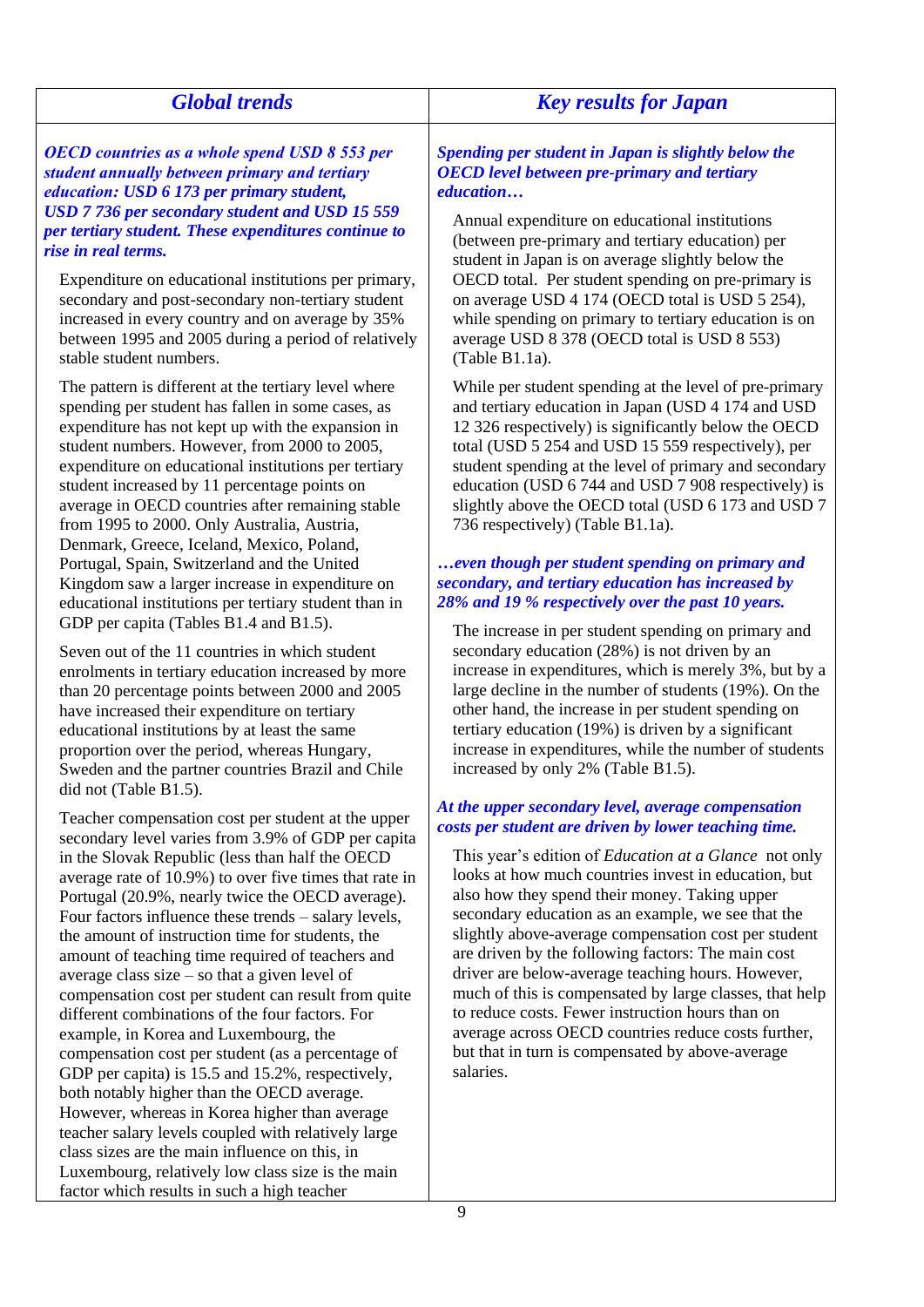| compensation cost per student (as a proportion of<br>GDP per capita) compared to the OECD average<br>(Table B7.2).                                                                                                                                                                                                                                                                                                                                                                                                                                                                                                                                                                                                                                                                                                                                                                                                                 |                                                                                                                                                                                                                                                                                                                                                                                                                                                                                                                                                                                                                                                                                                                                                                                                                                                                                                                       |
|------------------------------------------------------------------------------------------------------------------------------------------------------------------------------------------------------------------------------------------------------------------------------------------------------------------------------------------------------------------------------------------------------------------------------------------------------------------------------------------------------------------------------------------------------------------------------------------------------------------------------------------------------------------------------------------------------------------------------------------------------------------------------------------------------------------------------------------------------------------------------------------------------------------------------------|-----------------------------------------------------------------------------------------------------------------------------------------------------------------------------------------------------------------------------------------------------------------------------------------------------------------------------------------------------------------------------------------------------------------------------------------------------------------------------------------------------------------------------------------------------------------------------------------------------------------------------------------------------------------------------------------------------------------------------------------------------------------------------------------------------------------------------------------------------------------------------------------------------------------------|
| In countries with the lowest compensation cost per<br>student (as a percentage of GDP per capita) at the<br>upper secondary level, low salary levels as a<br>proportion of GDP is usually the main driver. This<br>is the case in Iceland, Ireland, Norway, Poland, the<br>Slovak Republic and Sweden. The main exception<br>to this pattern is Mexico where teacher salary costs<br>relative to GDP per capita are well above the OECD<br>average but this is more than compensated for by<br>large class sizes (Table B7.2).                                                                                                                                                                                                                                                                                                                                                                                                     |                                                                                                                                                                                                                                                                                                                                                                                                                                                                                                                                                                                                                                                                                                                                                                                                                                                                                                                       |
| In contrast, among countries with the highest levels<br>of compensation cost per student (Portugal, Spain,<br>Switzerland), no single factor determines this<br>position, but rather each of the four factors act to<br>increase costs to varying degrees (Table B7.2).                                                                                                                                                                                                                                                                                                                                                                                                                                                                                                                                                                                                                                                            |                                                                                                                                                                                                                                                                                                                                                                                                                                                                                                                                                                                                                                                                                                                                                                                                                                                                                                                       |
| High spending per student cannot automatically be<br>equated with strong performance by education<br>systems. Spending per student up to the age of 15 in<br>the Czech Republic is roughly one-third of, and in<br>Korea roughly one-half of, spending levels in the<br>United States. However, while both the Czech<br>Republic and Korea are among the top ten<br>performers in the PISA 2006 assessment of science<br>achievement among 15-year-olds, the United States<br>performs below the OECD average. Similarly, Spain<br>and the United States perform almost equally well,<br>but while the United States spends roughly<br>USD 95 600 per student up to the age of 15 years,<br>Spain only spends USD 61 860 (Table B7.1).                                                                                                                                                                                             |                                                                                                                                                                                                                                                                                                                                                                                                                                                                                                                                                                                                                                                                                                                                                                                                                                                                                                                       |
| <b>OECD</b> countries spend 6.1% of their collective GDP<br>on educational institutions. The increase in spending<br>on educational institutions between 1995 and 2005<br>fell behind growth in national income in nearly half<br>of the 28 OECD countries for which data are<br><i>available.</i><br>The highest spenders on educational institutions are<br>Denmark, Iceland, Korea, the United States and the<br>partner country Israel, with at least 7% of GDP<br>accounted for by public and private spending on<br>educational institutions, followed by Mexico and<br>New Zealand with more than 6.5%. By contrast,<br>seven out of 28 OECD countries for which data are<br>available as well as three out of six partner countries<br>spend less than 5% of GDP on educational<br>institutions; in Greece and in the partner country the<br>Russian Federation, the figure is 4.2 and 3.8%,<br>respectively (Table B2.1). | Japan has seen a decrease in educational investment,<br>in terms of a reduced share of GDP being devoted to<br><i>education.</i><br>Japan's share of GDP devoted to all levels of<br>education decreased from 5.1% in 2000 to 4.9% in<br>2005, a level which is significantly lower than the<br>OECD average of 5.8%. (Table B2.1).<br>Japan's public expenditures spent on educational<br>institutions as a percentage of GDP is 3.4%, the<br>lowest among all the OECD countries with<br>comparable data (Table B2.4). More specifically,<br>public expenditures spent on primary and secondary<br>education as a percentage of GDP is 2.6%, which<br>gives a rank of $27th$ among the OECD countries with<br>comparable data. On the other hand, public<br>expenditures spent on tertiary education as a<br>percentage of GDP is 0.5%, which gives a lowest rank<br>among the OECD countries with comparable data. |
| Tertiary education accounts for nearly one-third of                                                                                                                                                                                                                                                                                                                                                                                                                                                                                                                                                                                                                                                                                                                                                                                                                                                                                |                                                                                                                                                                                                                                                                                                                                                                                                                                                                                                                                                                                                                                                                                                                                                                                                                                                                                                                       |

the combined OECD expenditure on educational institutions (2.0% of the combined GDP). In Canada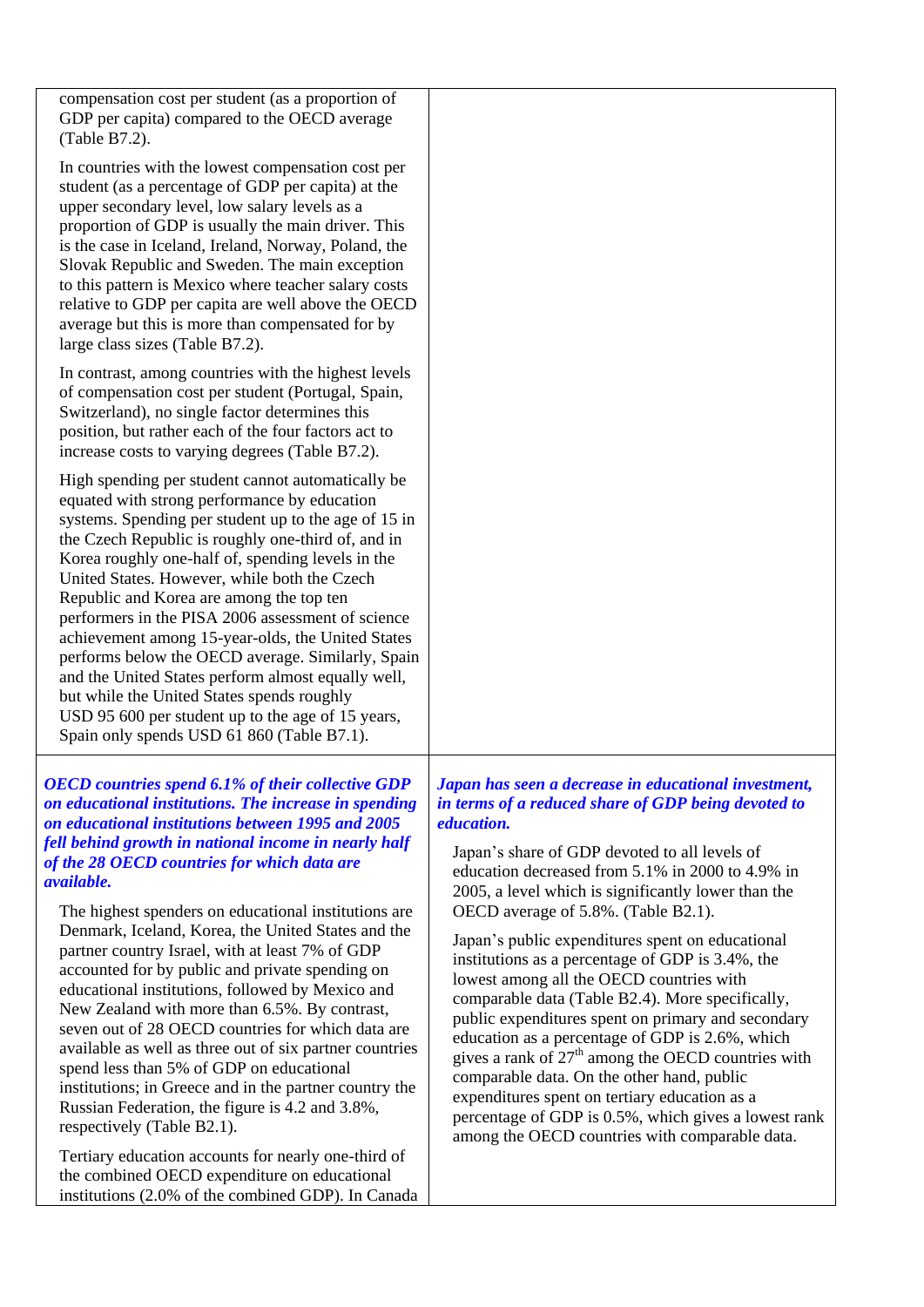and the United States, expenditure at this level reaches up to 40% of expenditure on educational institutions (Table B2.1). Relative to GDP, the United States spends over three times more on tertiary education than Italy and the Slovak Republic and nearly four times more than the partner countries Brazil and the Russian Federation.

On average across OECD countries, expenditure for all levels of education combined increased relatively more than GDP between 1995 and 2005. The increase in expenditure on educational institutions as a proportion of GDP exceeded 0.8 percentage points over this decade in Denmark, Greece, Mexico and the United Kingdom (Table B2.3).

## *In all countries, public funding on educational institutions increased between 1995 and 2005. However, private spending increased even more in nearly three-quarters of these countries.*

On average over 90% of primary, secondary and post-secondary non-tertiary education in OECD countries, and other than in Korea, no less than 80% is paid for publicly (Table B3.2a).

In tertiary education the proportion funded privately varies widely, from less than 5% in Denmark, Finland and Greece, to more than 40% in Australia, Canada, Japan, New Zealand and the United States and in the partner country Israel, and to over 75% in Korea and the partner country Chile. As with tertiary graduation and entry rates, the proportion of private funding can be influenced by the incidence of international students who form a relatively high proportion of the student body in Australia and New Zealand (Table B3.2b).

On average among the 18 OECD countries for which trend data are available, the share of public funding in tertiary institutions decreased slightly from 79% in 1995 to 77% in 2000 and to 73% in 2005. However, the increase in private investment has not displaced but complemented public financing, the amount of public funding has simply tended to increase at a lower rate (Table B3.2b).

In eight out of the 11 OECD countries with the largest increase in public expenditure on tertiary education between 2000 and 2005, tertiary institutions charge low or no tuition fees. The exceptions are Korea, the United Kingdom and the United States (Indicator B5).

In tertiary education, households account for most private expenditure in most countries for which data are available. Exceptions are Canada, Greece, Hungary, the Slovak Republic and Sweden where private expenditure from entities other than

## *Private sources of funding provide for a large share of educational spending in Japan*

The public share of educational spending in 2005 is high in Finland and Sweden (above 95%) and low in Korea and Chile (below 60%). In Japan, the public share of educational spending is 68.6%, which is significantly below the OECD average of 85.5% (Table B3.1).

On the other hand, the private share of educational spending is 31.4% in Japan, which is the third highest (after Korea 41.1% and the United States 32.7%) among the OECD countries with comparable data (Table B3.1).

Japan also has a high share of household expenditures within education spending (22.0%), which is the second highest (after Korea 29.6%) among the OECD countries with comparable data (Table B3.1)

## *Private share of educational spending in Japan is particularly high at the pre-primary and tertiary education level.*

In Japan, 55.7% of all expenditures at the pre-primary education is paid from private sources, which is significantly higher compared to the OECD average of 19.8%. Moreover, 66.3% of all expenditures at the tertiary education is paid from private sources, which is significantly higher compared to the OECD average of 26.9%. This is in contrast with the share of private expenditures at the primary and secondary school level (9.9%) which is marginally higher than the OECD average of 8.5%. Within private expenditures, the share of household expenditures was particularly high at both pre-primary and tertiary education level: 38.4% of all expenditures at the pre-primary education is paid from household expenditure, while the corresponding figure for tertiary education is 53.4% (Table B3.2a, Table B3.2b).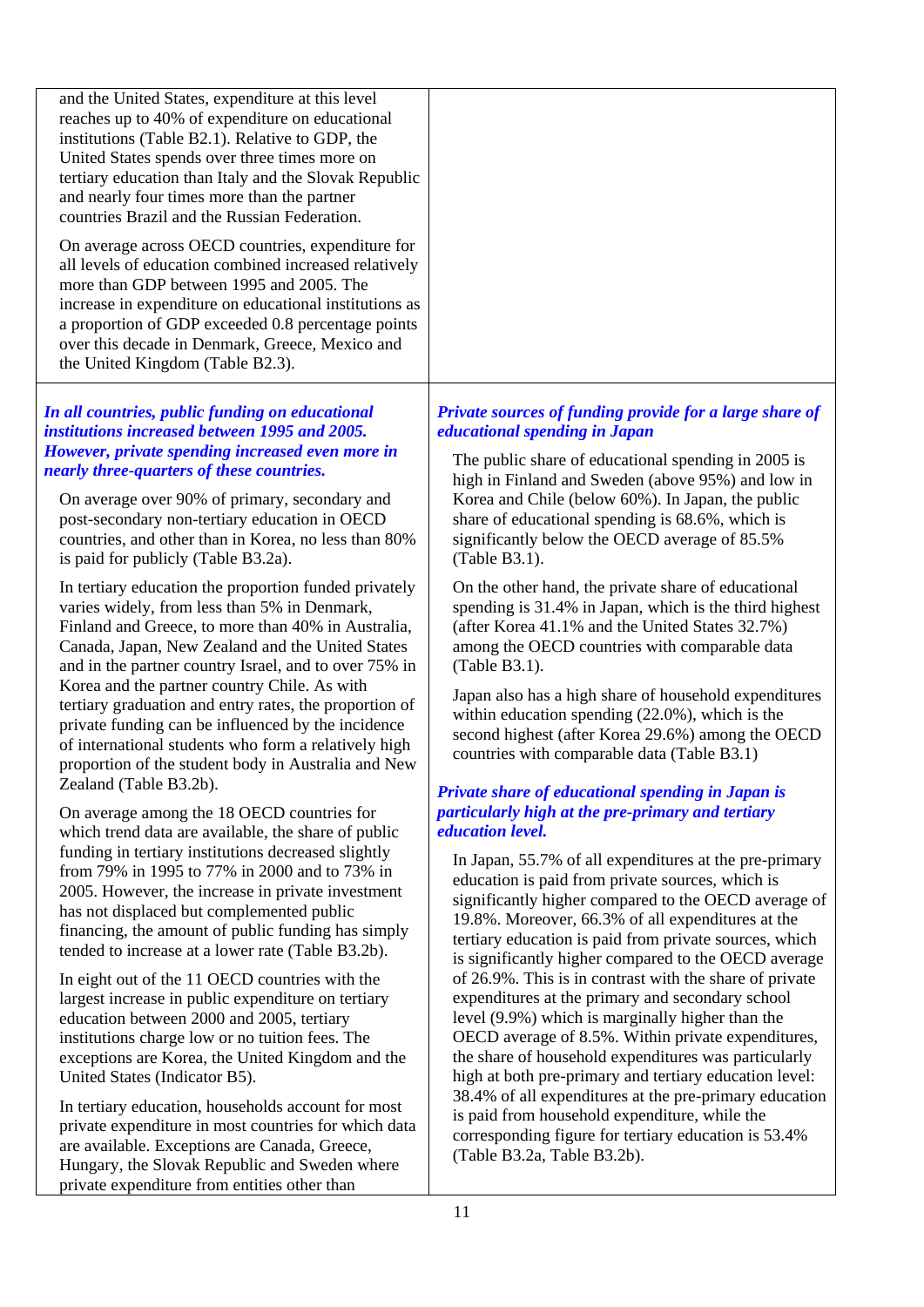| <b>Education has received a low share of the public</b><br>budget, with most of the resources invested at the<br>school level.<br>The share of public expenditure in Japan that is<br>devoted to education has remained low at 9.5% in<br>2005 (the same figure was 9.4% in 2000). This is the<br>second lowest among the OECD countries with<br>comparable data (Table B4.1).                                                                                                                                                                                                                                                                                                                                                                                                                                                                                                                                                                                                                                                                        |
|-------------------------------------------------------------------------------------------------------------------------------------------------------------------------------------------------------------------------------------------------------------------------------------------------------------------------------------------------------------------------------------------------------------------------------------------------------------------------------------------------------------------------------------------------------------------------------------------------------------------------------------------------------------------------------------------------------------------------------------------------------------------------------------------------------------------------------------------------------------------------------------------------------------------------------------------------------------------------------------------------------------------------------------------------------|
| At the tertiary education, the share of students<br>receiving financial aid in Japan is low in spite of the<br>high level of tuition fees.<br>When classifying countries by the 'extent of cost-<br>sharing' (i.e., the level of contribution requested from<br>the student and/or his or her family in tertiary-type A<br>education) and 'public subsidies received by students<br>at this level of education', Japan and Korea fall into<br>the same group. In these two countries, a relatively<br>small proportion of students benefit from public<br>subsidies (for Japan the figure is 25%) in spite of the<br>high level of tuition fees charged by tertiary-type A<br>institutions (for Japan the figure is USD 5 568) (Table<br>B5.1c). These two countries are among those with the<br>lowest levels of public expenditures allocated to<br>tertiary education as a percentage of GDP (Table<br>B4.1). This partially explains the small proportion of<br>students who benefit from public loans (in contrast to<br>the high tuition fees). |
|                                                                                                                                                                                                                                                                                                                                                                                                                                                                                                                                                                                                                                                                                                                                                                                                                                                                                                                                                                                                                                                       |

An average of 18% of public spending on tertiary education is devoted to supporting students, households and other private entities. In Australia, Denmark, the Netherlands, New Zealand, Norway and Sweden and the partner country Chile, public subsidies to households account for some 27% or more of public tertiary education budgets (Table

## However it is important to keep in mind that there are provisions to offer reduced/annulled tuitions (and entrance fees –which are high in Japan) to those with high competencies but who cannot afford to pay.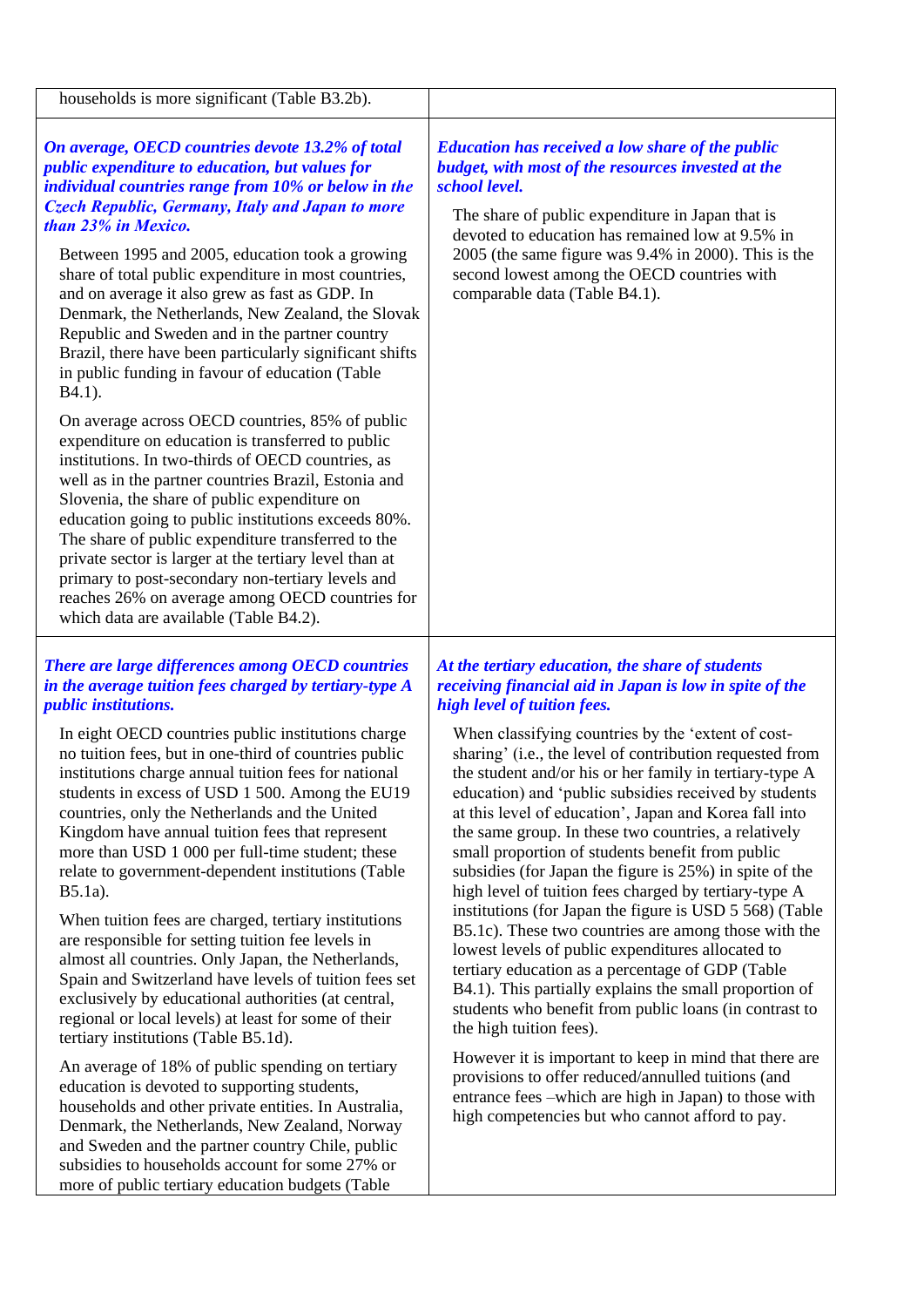#### B5.2).

Low annual tuition fees charged by tertiary-type A institutions are not systematically associated with a low proportion of students who benefit from public subsidies. In tertiary-type A education, the tuition fees charged by public institutions for national students are negligible in the Nordic countries and in the Czech Republic and are low in Turkey. And yet more than 55% of the students enrolled in tertiarytype A education in these countries can benefit from scholarships/grants and/or public loans. Moreover, Finland, Norway and Sweden are among the seven countries with the highest entry rate to tertiary-type A education.

OECD countries in which students are required to pay tuition fees and can benefit from particularly large public subsidies do not show lower levels of access to tertiary-type A education than the OECD average. For example, Australia (82%) and New Zealand (79%) have among the highest entry rates to tertiary-type A education, and the Netherlands (59%) and the United States (64%) are above the OECD average. The United Kingdom (51%) and partner country Chile (48%) are just below the OECD average (54%), although entry to tertiarytype A education increased by 4 and 6 percentage points, respectively, between 2000 and 2005 in these countries.

## *Instruction time, teachers' salaries, and studentteacher ratios vary widely among countries, which affects the level of expenditure per student.*

The choices countries make about how many hours and years students spend in the classroom and the subjects they study reflect national priorities and preferences. Budgetary considerations also help shape education: Teachers' salaries represent the largest single cost in providing school education and, as such, are a critical consideration for policymakers striving to both maintain the quality of education and to contain spending. While class size has become a hot topic in many OECD countries, evidence on its impact on student performance is mixed.

Differences in teachers' salaries, along with other factors such as student-to-staff ratios (see Indicator D2), provide some explanation of the differences in expenditure per student (see Indicators B1 and B7).

Salaries of teachers with at least 15 years' experience at the lower secondary level range from less than USD 15 000 in Hungary and in partner countries Chile and Estonia to USD 51 000 or more

## *Teacher salaries are above average.*

Japan provides comparatively high teacher salaries. At USD 49 097 for primary and secondary school teachers with a teaching certificate and 15 years of experience, Japan comes in 5th among OECD countries, after Luxemburg, Switzerland, Korea and Germany (Table D3.1).

While the starting salary for primary and lower secondary school teachers is USD 26 256 which is below the OECD average (USD 27 828 for primary and USD 30 047 for lower secondary), salary at top of the scale is high (USD 62 645) which is the fourth highest among the OECD countries (Table D3.1). However, it should be noted that while it takes over 30 years for teachers in Japan to reach the top salary scale, there are many OECD countries in which it takes a much shorter time to reach the top salary scale (e.g., it takes only 5~9 years for teachers in Australia to reach the highest salary scale).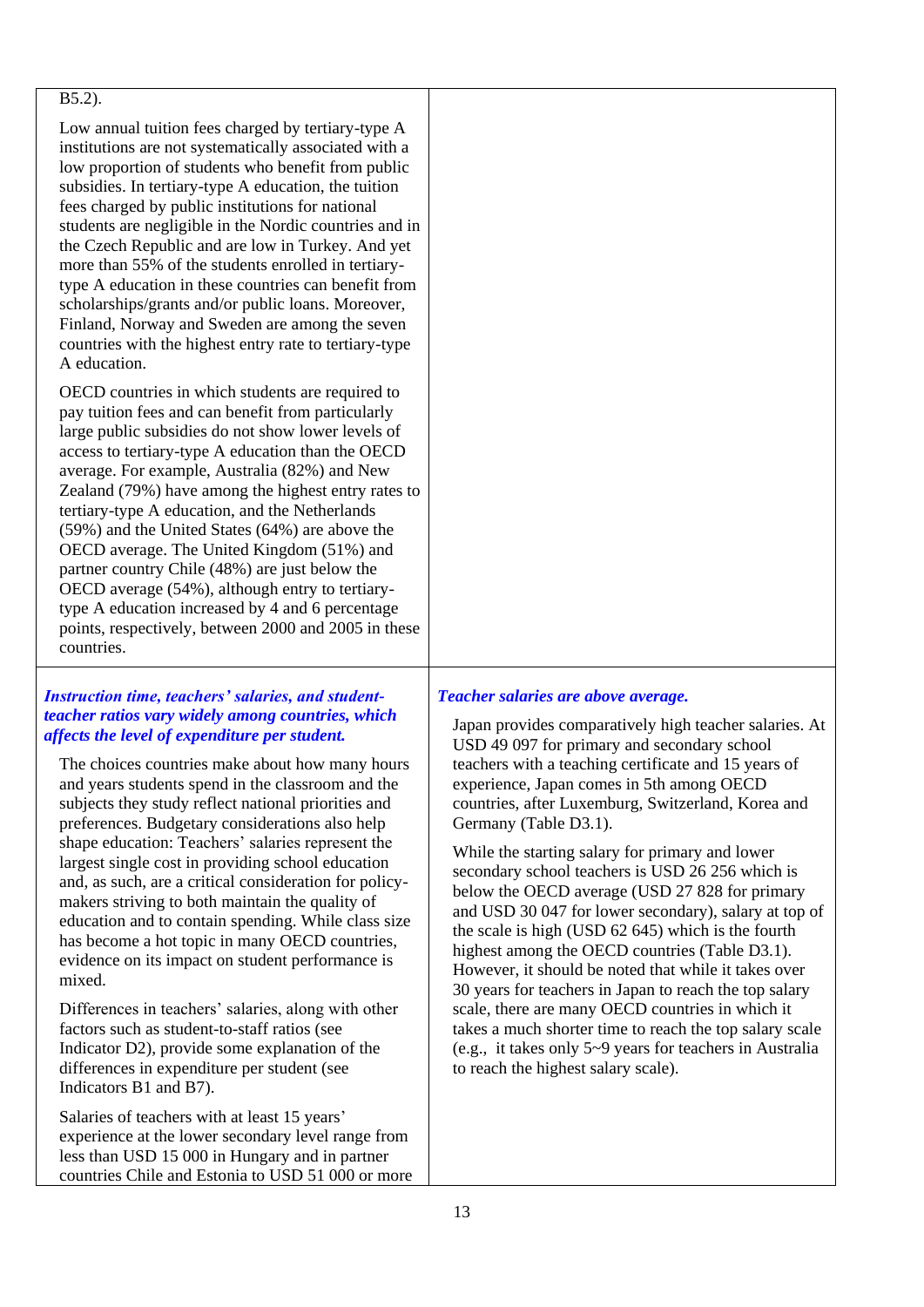| in Germany, Korea and Switzerland, and exceed<br>USD 90 000 in Luxembourg (Table D3.1).<br>Salaries for teachers with at least 15 years'<br>experience in lower secondary education are over<br>twice the GDP per capita in Korea, whereas in<br>Norway, and in partner countries Estonia and Israel,<br>salaries are 75% or less than the GDP per capita.<br>Teachers' salaries have risen in real terms between<br>1996 and 2006 in virtually all countries, with the<br>largest increases in Finland, Hungary and Mexico<br>(and in starting salaries in Australia) and in partner<br>country Estonia. Salaries at the primary and upper<br>secondary levels in Spain fell in real terms over the<br>period, although they remain above the OECD<br>average (Tables D3.1 and D3.2).<br>On average in OECD countries, upper secondary<br>teachers' salaries per teaching hour exceed those of<br>primary teachers by 44%; the difference is 5% or<br>less in New Zealand, Scotland and the partner<br>country Chile and is equal to or greater than 75% in<br>Denmark and the Netherlands (Table D3.2). |                                                                                                                                                                                                                                                                                                                                                                                                                                                                                                                                                                                                                                                                                                  |
|-----------------------------------------------------------------------------------------------------------------------------------------------------------------------------------------------------------------------------------------------------------------------------------------------------------------------------------------------------------------------------------------------------------------------------------------------------------------------------------------------------------------------------------------------------------------------------------------------------------------------------------------------------------------------------------------------------------------------------------------------------------------------------------------------------------------------------------------------------------------------------------------------------------------------------------------------------------------------------------------------------------------------------------------------------------------------------------------------------------|--------------------------------------------------------------------------------------------------------------------------------------------------------------------------------------------------------------------------------------------------------------------------------------------------------------------------------------------------------------------------------------------------------------------------------------------------------------------------------------------------------------------------------------------------------------------------------------------------------------------------------------------------------------------------------------------------|
| The average class size in primary education is<br>slightly more than 21 students per class, but varies<br>from 32 in Korea, to fewer than half that number in<br><b>Luxembourg and the partner country the Russian</b><br><b>Federation.</b><br>The average class size in lower secondary education<br>is 24 students per class, but varies from about 30 or<br>more in Japan, Korea and Mexico and the partner<br>countries Brazil, Chile and Israel, to 20 or fewer in<br>Denmark, Iceland, Ireland (public institutions),<br>Luxembourg and Switzerland and the partner<br>country the Russian Federation (Table D2.1).<br>From 2000 to 2006, average class size did not vary<br>significantly, but differences in class size among<br>OECD countries seem to have diminished. Class<br>size tends to have decreased in countries that had<br>relatively large class sizes in 2000 (such as Japan,<br>Korea and Turkey) whereas it tends to have<br>increased in countries with relatively small class<br>sizes (such as Iceland) (Tables D2.1 and D2.4<br>available on line).                         | Despite above-average spending per student, class sizes<br>in primary and secondary schools remain very large in<br>Japan.<br>Despite above-average spending per primary level<br>student, Japan has, with 28.3 students per class, one of<br>the largest average class sizes among the OECD<br>countries. Only Korea and Chile have larger classes,<br>while in 14 OECD countries there are 20 or less<br>students per primary-level class (the OECD average is<br>21.5%) (Table D2.1).<br>Japan also has a large class size at the lower-<br>secondary level with 33.3 students per class, which is<br>significantly higher than that OECD average of 24.0<br>students per class (Table D2.1). |
| Students in OECD countries are expected to receive,<br>on average, 6 907 hours of instruction between the<br>ages of 7 and 14, of which 1 591 hours take place<br>between ages 7 and 8, 2 518 between ages 9 and 11,<br>and 2 798 between ages 12 and 14. The large<br>majority of intended hours of instruction are<br><i>compulsory.</i><br>In OECD countries, 7-to-8-year-olds receive an<br>average of 770 hours per year of compulsory                                                                                                                                                                                                                                                                                                                                                                                                                                                                                                                                                                                                                                                               |                                                                                                                                                                                                                                                                                                                                                                                                                                                                                                                                                                                                                                                                                                  |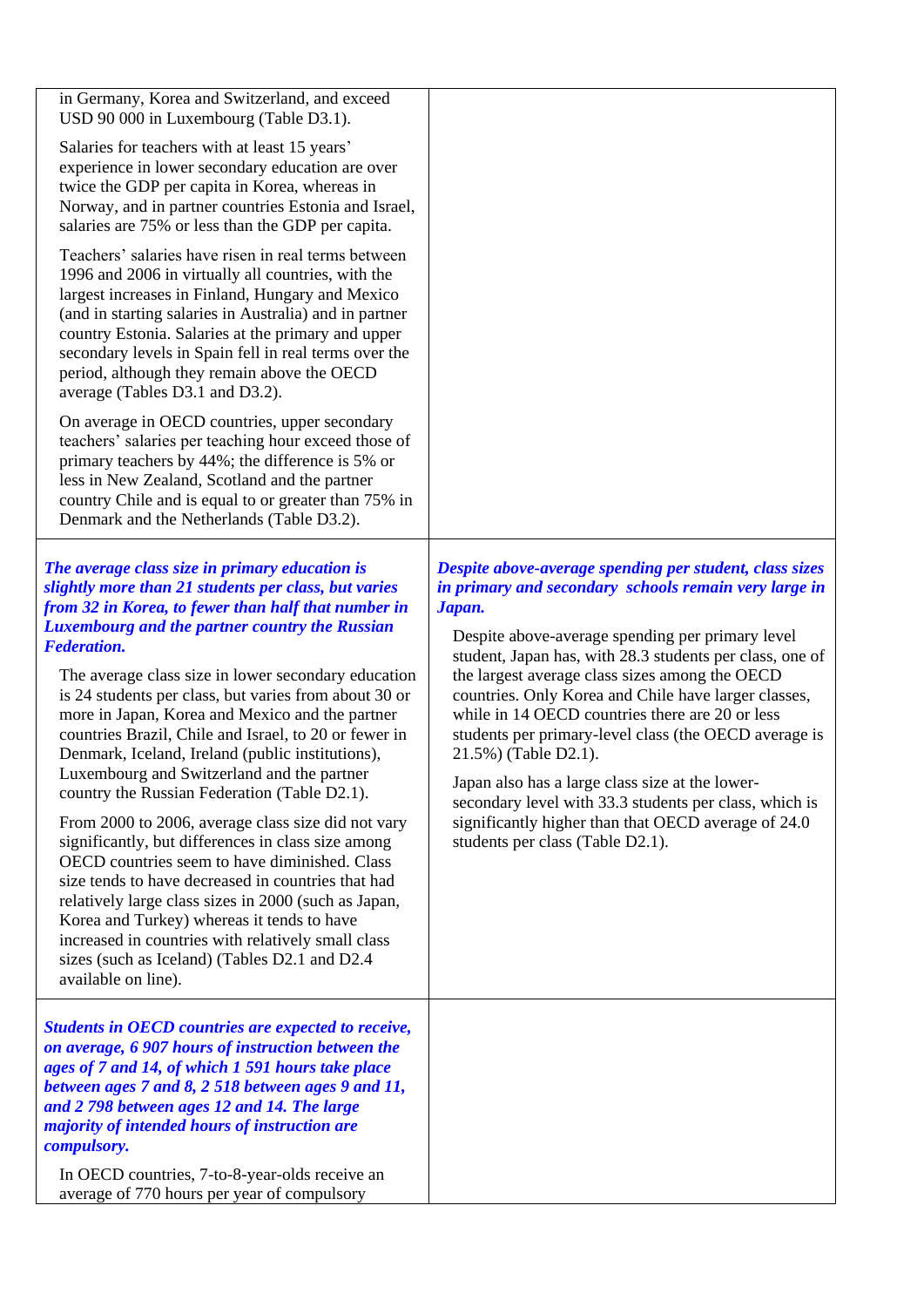| instruction time and 796 hours per year of intended<br>instruction time in the classroom. Those aged 9 to<br>11 receive about 40 compulsory hours more per year<br>than 7-to-8-year-olds and those aged 12 to 14<br>receive just over 86 hours more per year than 9-to-<br>11-year-olds (Table D1.1).<br>On average across OECD countries, the teaching of<br>reading, writing and literature, mathematics and<br>science represents nearly 50% of the compulsory<br>instruction time for 9-to-11-year-olds and 40% for<br>12-to-14-year-olds. For 9-to-11-year-olds, the<br>proportion of compulsory curriculum devoted to<br>reading, writing and literature varies widely from<br>13% in Australia to 30% or more in France, Mexico<br>and the Netherlands (Table D1.2).                                                                                                                                                                                                                                                                                                                                                                                                                                                                                                                                                                                                                                                                                                                                                                                                                                                                                       |                                                                                                                                                                                                                                                                                                                                                                                                                |
|-------------------------------------------------------------------------------------------------------------------------------------------------------------------------------------------------------------------------------------------------------------------------------------------------------------------------------------------------------------------------------------------------------------------------------------------------------------------------------------------------------------------------------------------------------------------------------------------------------------------------------------------------------------------------------------------------------------------------------------------------------------------------------------------------------------------------------------------------------------------------------------------------------------------------------------------------------------------------------------------------------------------------------------------------------------------------------------------------------------------------------------------------------------------------------------------------------------------------------------------------------------------------------------------------------------------------------------------------------------------------------------------------------------------------------------------------------------------------------------------------------------------------------------------------------------------------------------------------------------------------------------------------------------------|----------------------------------------------------------------------------------------------------------------------------------------------------------------------------------------------------------------------------------------------------------------------------------------------------------------------------------------------------------------------------------------------------------------|
| The number of teaching hours in public lower<br>secondary schools averages 717 hours a year but<br>ranges from 548 hours in Korea to over 1 000 in<br>Mexico (1 047) and the United States (1 080).<br>The number of teaching hours in public primary<br>schools averages 812 per year (9 more than in<br>2005), but ranges from less than 650 in Denmark,<br>Turkey and the partner country Estonia to 1 080 in<br>the United States (Table D4.1).<br>The average number of teaching hours in upper<br>secondary general education is 667, but ranges from<br>364 in Denmark to 1 080 in the United States (Table<br>$D4.1$ ).<br>The composition of teachers' annual teaching time,<br>in terms of days, weeks and hours per day, varies<br>considerably. For instance, while teachers in<br>Denmark teach for 42 weeks per year (in primary<br>and secondary education) and teachers in Iceland for<br>35-36 weeks per year, teachers in Iceland have more<br>total annual teaching time (in hours) than teachers in<br>Denmark (Table D4.1).<br>Regulations concerning teachers' working time also<br>vary. In most countries, teachers are formally<br>required to work a specific number of hours; in<br>some, teaching time is only specified as the number<br>of lessons per week and assumptions may be made<br>on the amount of non-teaching time required per<br>lesson (at school or elsewhere). For example, in<br>Belgium (French Community), additional non-<br>teaching hours at school are set at the school level;<br>the government only defines the minimum and<br>maximum number of teaching periods per week at<br>each level of education. | The teaching load for teachers has remained very high.<br>In contrast, at 1952 hours per year, the net teaching<br>time for Japanese primary and secondary school<br>teachers is the highest among the 17 OECD countries<br>with comparable data (the OECD average is 1 662,<br>1651 and 1654 hours for primary, lower-secondary<br>and upper-secondary education, respectively) (Table<br>D <sub>4.1</sub> ). |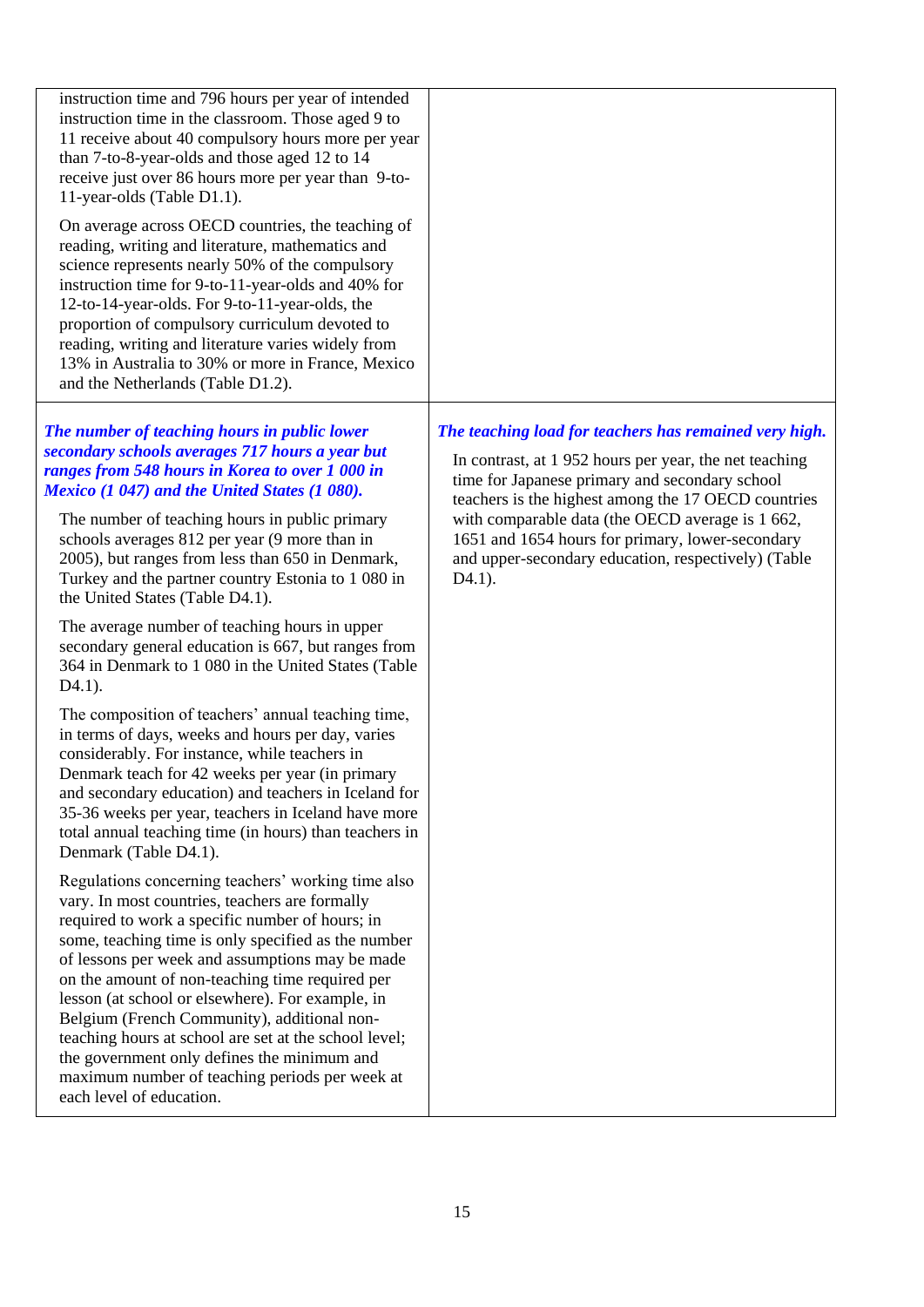## *EQUITY CHALLENGES*

*While individuals with high level qualifications continue to see strong labour-market returns, those without strong*  baseline qualifications, defined by the OECD as those who have not attained a qualification at the upper *secondary level, have seen rapidly-deteriorating labour market prospects in most countries. It is therefore increasingly important for education and training systems to ensure that young adults leave schools with strong baseline qualifications or attain these subsequently. Education at a Glance 2008 provides a range of indicators on disparities in educational attainment and their labour-market consequences.*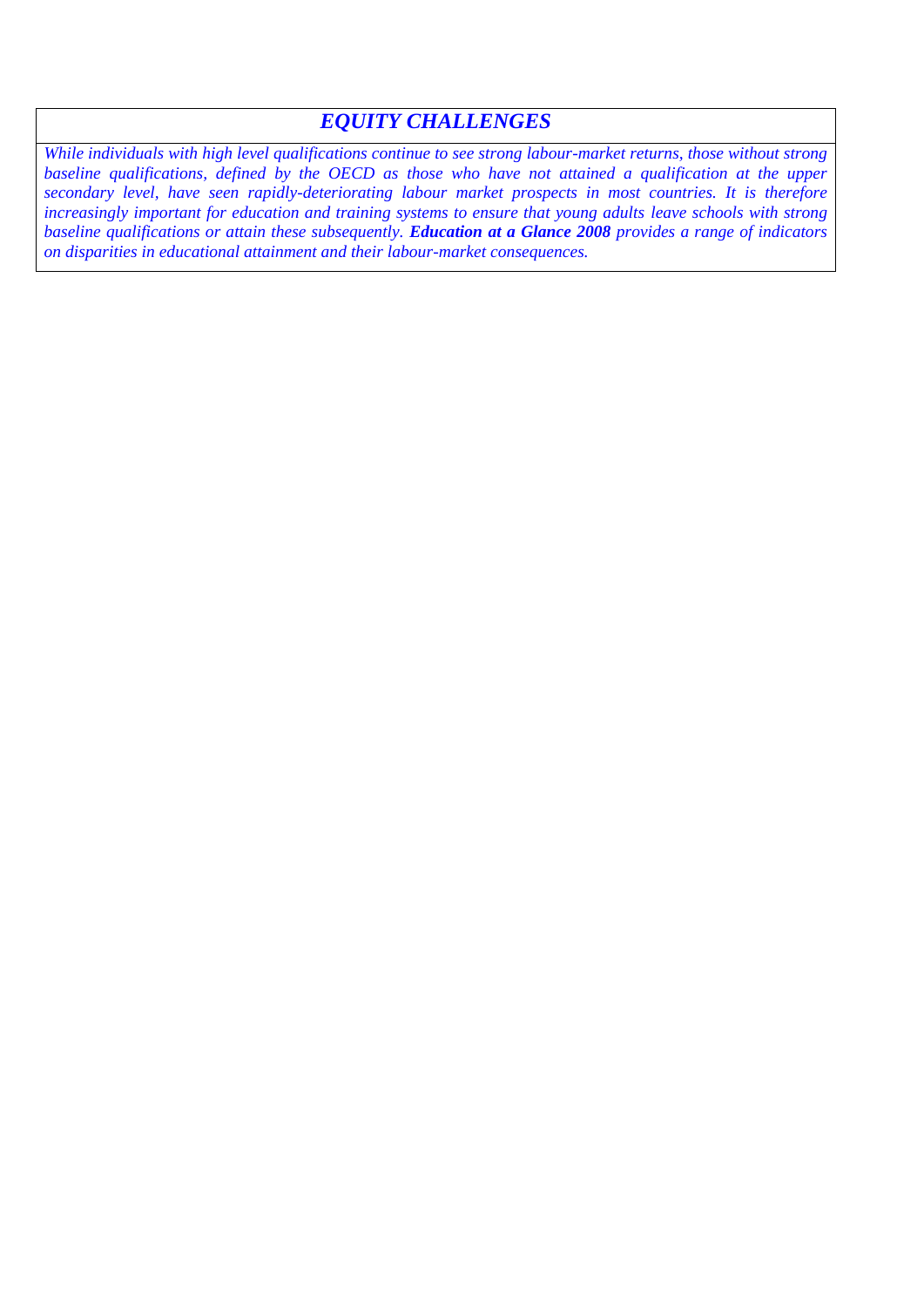| <b>Global trends</b>                                                                                                                                                                                                                                                                                                                                                                                                                                                                                                                                                  | <b>Key results for Japan</b>                                                                                                                                                                                                                      |
|-----------------------------------------------------------------------------------------------------------------------------------------------------------------------------------------------------------------------------------------------------------------------------------------------------------------------------------------------------------------------------------------------------------------------------------------------------------------------------------------------------------------------------------------------------------------------|---------------------------------------------------------------------------------------------------------------------------------------------------------------------------------------------------------------------------------------------------|
| In most OECD countries, virtually everyone now has<br>access to at least 12 years of formal education and<br>full enrolment (defined here as enrolment rates<br>exceeding 90%) tends to begin between the ages of 5<br>and 6, but there is significant variability both at the<br>beginning and ending of initial education.                                                                                                                                                                                                                                          | The participation rate of children 3- to 4-years-old in<br>Japan is high at 83.4%.<br>83.4% of children aged 4 and under (as a percentage<br>of the population aged 3 to 4) are participating in pre-<br>primary programmes (OECD average 69.4%). |
| At least 90% of students are enrolled in education in<br>an age range spanning 14 or more years in Belgium,<br>France, Germany, Hungary, Iceland, Japan, Norway<br>and Spain. In contrast, Mexico and Turkey have<br>enrolment rates exceeding 90% for only nine and six<br>years, respectively; the corresponding figure for the<br>partner country the Russian Federation is nine years<br>$(Table C2.1)$ .                                                                                                                                                         |                                                                                                                                                                                                                                                   |
| Enrolment rates for children 4 years or younger<br>range from less than 25% in Korea and Turkey to<br>over 90% in Belgium, Denmark, France, Germany,<br>Iceland, Italy, New Zealand, Spain and the United<br>Kingdom (Table C2.1). Young children are more<br>likely to be enrolled in the countries of the European<br>Union than in other OECD countries (the enrolment<br>rate for 3-to-4-year-olds averages 76.7% for the<br>EU19, while the OECD average is 69.4%) (Table<br>$C2.1$ ).                                                                           |                                                                                                                                                                                                                                                   |
| Enrolment rates for 15-to-19-year-olds increased on<br>average from 74 to 81% from 1995 to 2006. In<br>Belgium, Greece and Poland, and the partner<br>country Slovenia, they reached more than 90% in<br>2006 (in Belgium they had already reached this level<br>in 1995). The pattern is similar for 20-to-29-year-<br>olds, an age group in which most students are<br>enrolled in tertiary education; between 1995 and<br>2006, their enrolment rates increased in all OECD<br>countries except Portugal (Table C2.2).                                             |                                                                                                                                                                                                                                                   |
| The proportion of individuals who have completed<br>upper secondary education has been growing in<br>almost all OECD countries and is now the norm<br>among the younger cohorts, but a significant<br>minority remains left out.                                                                                                                                                                                                                                                                                                                                      |                                                                                                                                                                                                                                                   |
| In the last 11 years, the proportion of students<br>graduating from upper secondary programmes has<br>increased by seven percentage points on average in<br>OECD countries with available data. In 17 of 24<br>OECD countries, the ratio of upper secondary<br>graduates to the population at the typical age of<br>graduation is 80% or higher and in the Czech<br>Republic, Finland, Germany, Greece, Iceland,<br>Japan, Korea and Norway it exceeds 90%. However,<br>in Luxembourg, Mexico, New Zealand, Spain,<br>Sweden, Turkey and the United States, more than |                                                                                                                                                                                                                                                   |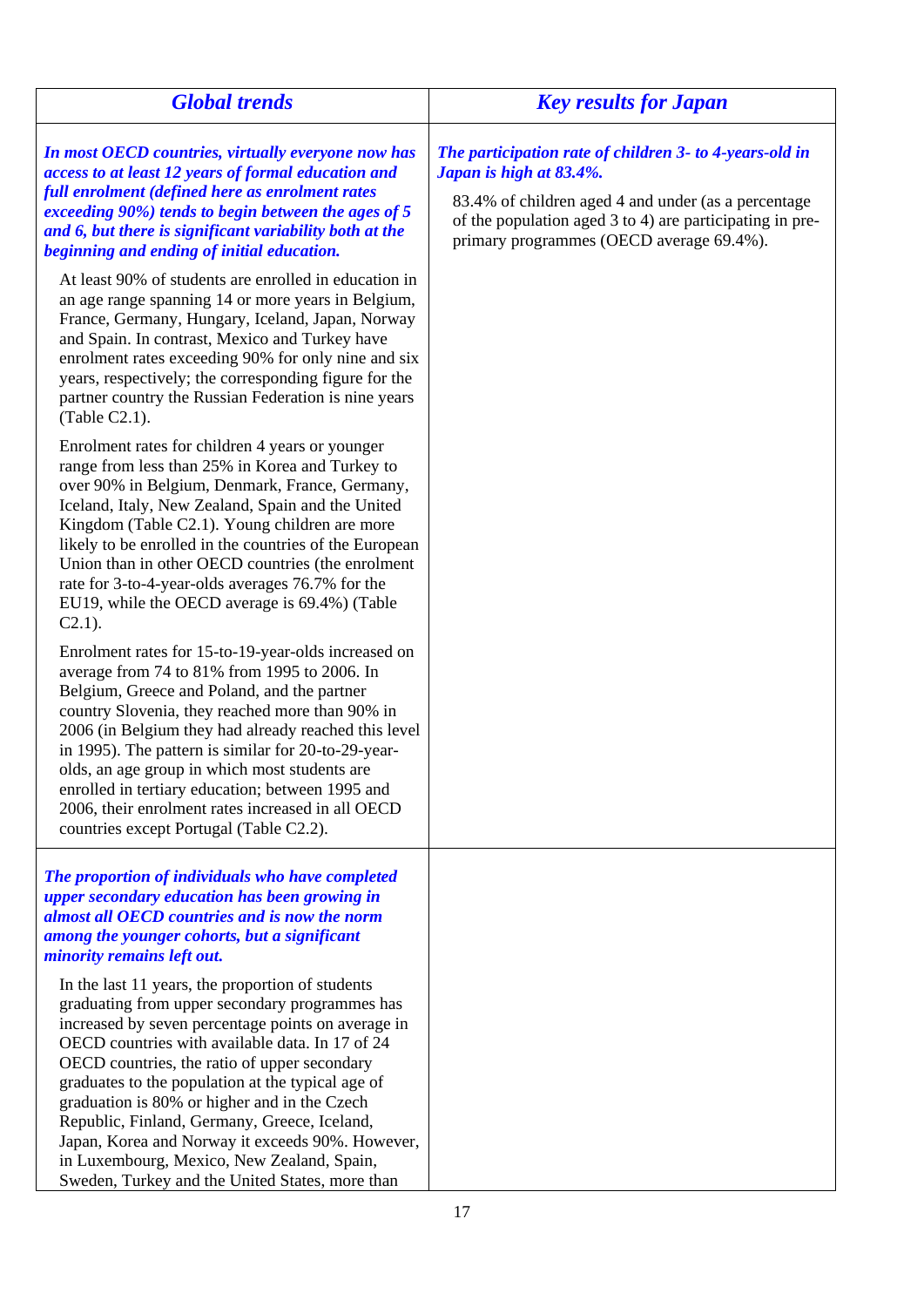| 20% leave school without attaining an upper<br>secondary degree (Tables A1.2 and A2.2).                                                                                                                                                                                                                                                                                                                                                                                                              |  |
|------------------------------------------------------------------------------------------------------------------------------------------------------------------------------------------------------------------------------------------------------------------------------------------------------------------------------------------------------------------------------------------------------------------------------------------------------------------------------------------------------|--|
| Those who have attained at least upper secondary<br>education enjoy substantial earnings advantages<br>(Chart A9.4). For many countries, the earnings<br>disadvantage of those without upper secondary<br>qualifications has significantly worsened (Table<br>$A9.2a$ ).                                                                                                                                                                                                                             |  |
| Gender differences in employment and<br>unemployment rates are largest among those without<br>upper secondary education (Chart A8.1)                                                                                                                                                                                                                                                                                                                                                                 |  |
| Some countries have been successful in improving<br>educational opportunities among youths in difficult<br>labour-market situations.                                                                                                                                                                                                                                                                                                                                                                 |  |
| Most OECD countries have expanded their<br>education system to accommodate more of the<br>younger cohorts. For 15-to-19-year-olds,<br>recruitment to education has largely taken place<br>among individuals outside the labour market (not in<br>education or employment) and to a lesser extent<br>among employed individuals. With few exceptions,<br>policies to expand education systems have thus<br>helped to lower unemployment and inactivity among<br>young adults (Tables C4.2a and C4.3). |  |
| The 15-to-19-year-old population that is not in<br>education is generally associated with being<br>unemployed or out of the labour force. Some<br>countries are better able than others to provide<br>employment for young adults with relatively low<br>educational attainment. In Iceland, Japan and<br>Norway, more than 70% of this age group not in<br>education have employment (Tables C4.2a and<br>$C4.3$ ).                                                                                 |  |
| On average, completing upper secondary education<br>reduces unemployment among 20-to-24-year-olds<br>by 7.4 percentage points and that of 25-to-29-year-<br>olds by 6.8 percentage points. The lack of an upper<br>secondary qualification is clearly a serious<br>impediment to finding employment, and a tertiary<br>qualification further increases the likelihood of job<br>seekers finding employment (Tables C4.2a and<br>$C4.3$ ).                                                            |  |
| <b>Continuing education and training often does not</b><br>reach those who need it most.                                                                                                                                                                                                                                                                                                                                                                                                             |  |
| In many countries, non-formal continuing education<br>and training now also plays a significant role in<br>raising the stock of knowledge and skills. There are<br>major differences among countries in the number of<br>hours that individuals can expect to spend in non-<br>formal job-related education and training over a<br>typical working life. At the tertiary level, it ranges                                                                                                            |  |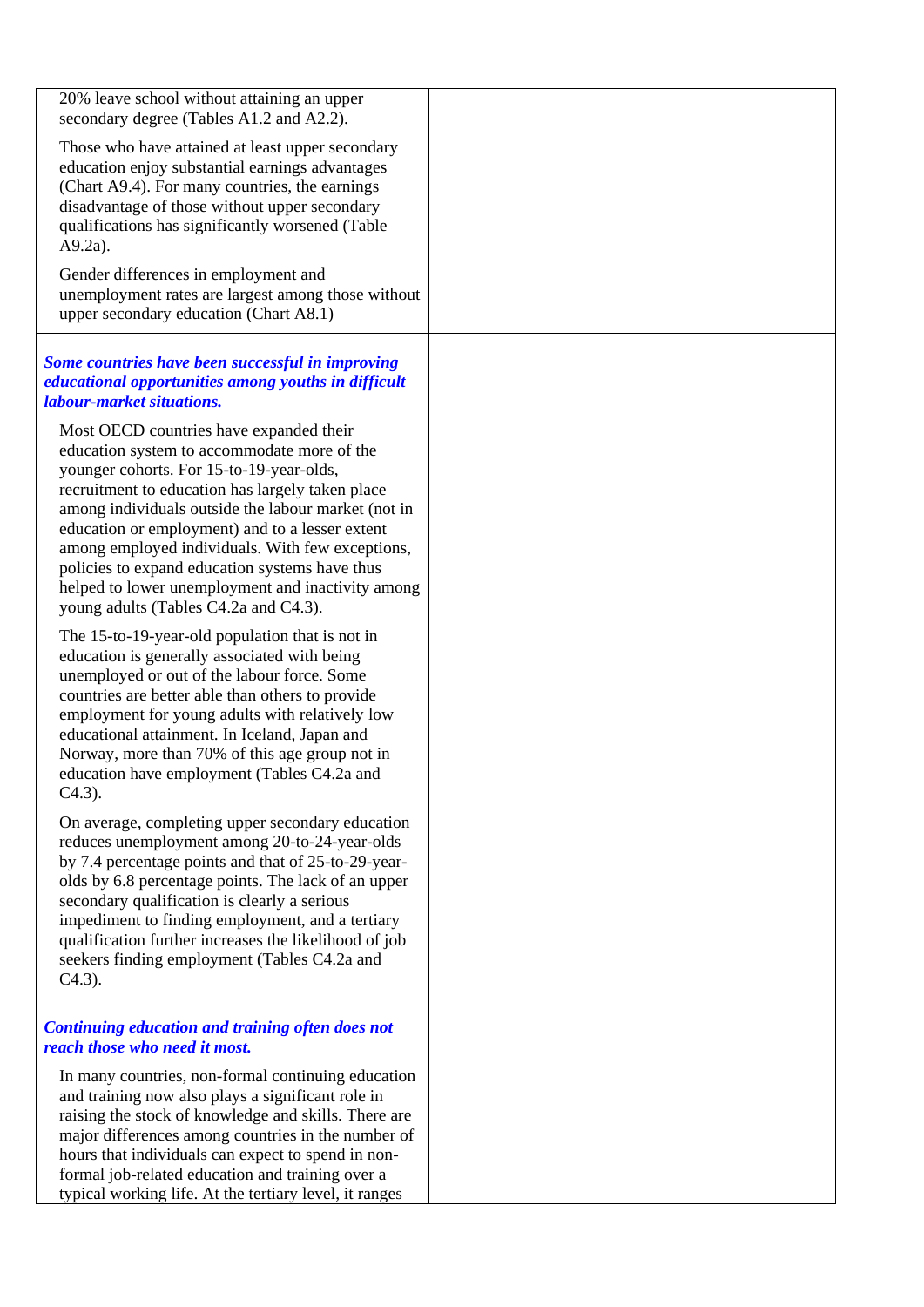from less than 350 hours in Greece, Italy and the Netherlands to more than 1 000 in Denmark, Finland, France and Switzerland (Table C5.1a).

The relative intensity (number of hours) of nonformal job-related education and training typically increases sharply with educational attainment (except in the United Kingdom, Italy and the Netherlands). The expected hours in non-formal jobrelated education and training among 25-64-yearolds with tertiary qualifications is, on average across countries, nearly twice as high as among those with upper secondary qualifications and more than three times as high as among those without upper secondary qualifications (Table C5.1a).

An older worker with tertiary education can expect to receive at least 70% of the education and training of a young worker in Denmark, Sweden and the United States, but the proportion falls below 20% in France, Hungary and the Netherlands. Adults with higher levels of educational attainment are more likely to participate in non-formal job-related continuing education and training than adults with lower educational attainment (Table C5.1a).

## *Countries vary greatly in how well they succeed in enabling students from blue-collar backgrounds to participate in higher education.*

Ireland and Spain stand out as providing the most equitable access to higher education, whereas in Austria, France, Germany and Portugal students from a blue-collar background are about one-half as likely to be in higher education as compared with what their proportion in the population would suggest (Indicator A7).

When measuring the socio-economic status of students in higher education by their fathers" educational background large differences between countries emerge. In many countries, students are substantially more likely to be in higher education if their fathers completed higher education. Students from such a background are more than twice as likely to be in higher education in Austria, France, Germany, Portugal and the United Kingdom than are students whose fathers did not complete higher education. In Ireland and Spain this ratio drops to 1.1 and 1.5, respectively.

Among the countries providing information on the socio-economic status of students in higher education it appears that inequalities in previous schooling are reflected in the intake of students from less advantaged backgrounds. The countries providing more equitable access to higher education – such as Finland, Ireland and Spain – were also the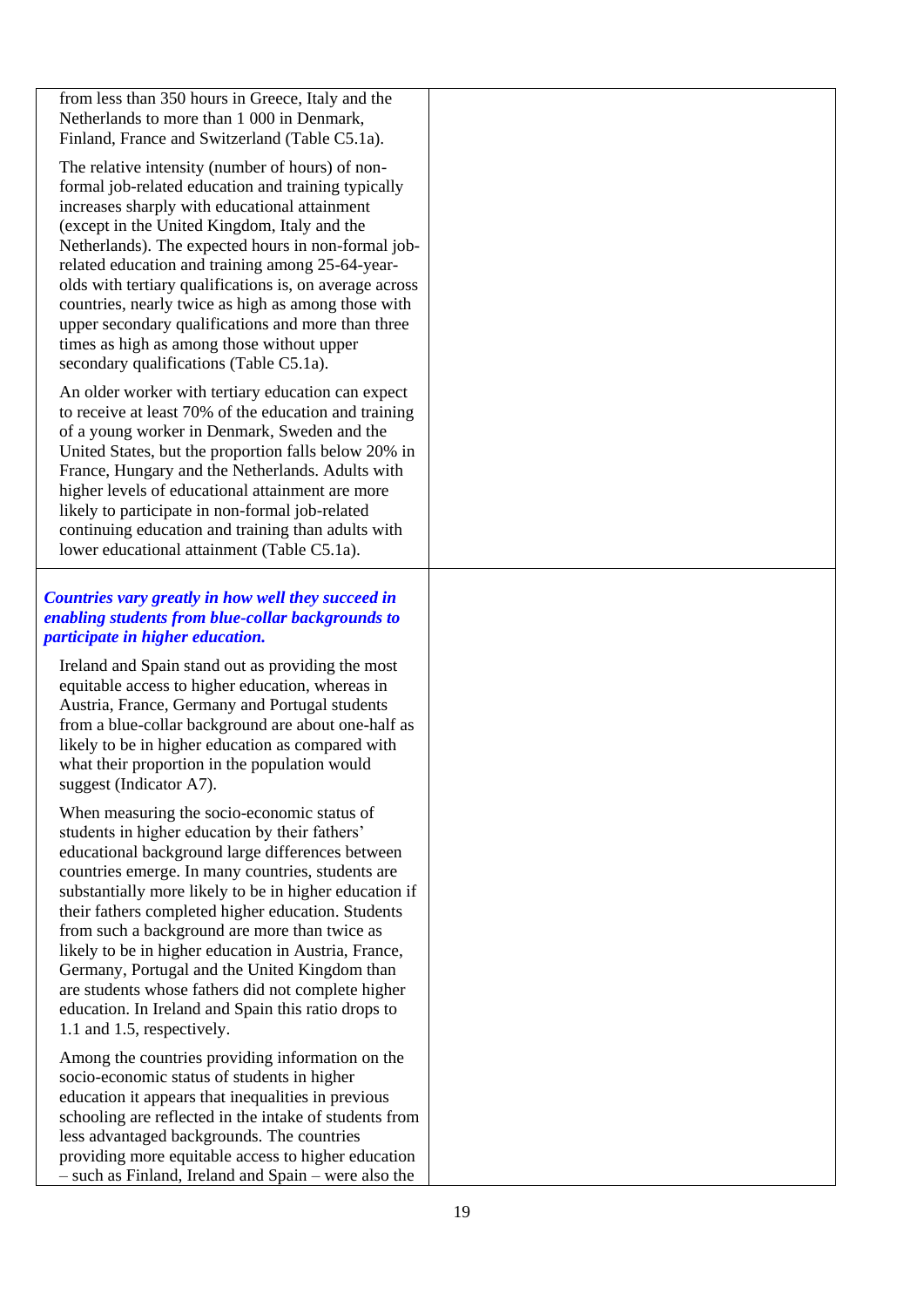| countries with the most equal between-school<br>performances, as show by data collected in 2000 by<br>OECD PISA.                                                                                                                                                                                                                                                                                                                                                                                                                                                                                                                                                                                                                                                                                                                                                                                                                                                                                                                                                                                                                                                                                                                                                                                                                                                                                                                                                         |                                                                                                                                                                                                                                                                                                                                                            |
|--------------------------------------------------------------------------------------------------------------------------------------------------------------------------------------------------------------------------------------------------------------------------------------------------------------------------------------------------------------------------------------------------------------------------------------------------------------------------------------------------------------------------------------------------------------------------------------------------------------------------------------------------------------------------------------------------------------------------------------------------------------------------------------------------------------------------------------------------------------------------------------------------------------------------------------------------------------------------------------------------------------------------------------------------------------------------------------------------------------------------------------------------------------------------------------------------------------------------------------------------------------------------------------------------------------------------------------------------------------------------------------------------------------------------------------------------------------------------|------------------------------------------------------------------------------------------------------------------------------------------------------------------------------------------------------------------------------------------------------------------------------------------------------------------------------------------------------------|
| In almost half of the countries, the majority of upper<br>secondary students are enrolled in vocational<br>programmes. However, in key subject areas, the<br>performance of students in vocational programmes<br>tends to lag considerably behind that of general<br><i>programmes</i><br>In 13 out of 28 OECD countries and the partner<br>country Slovenia, the majority of upper secondary<br>students are enrolled in pre-vocational and<br>vocational programmes. In most OECD countries, a<br>significant proportion of upper secondary vocational<br>education is school-based.<br>In OECD countries with available data, vocational<br>qualification is concentrated in engineering,<br>manufacturing and construction at both the upper<br>secondary (34%) and post-secondary non-tertiary<br>$(22%)$ levels.<br>The 14 OECD countries for which data are available<br>spend, on average, USD 925 more per student on<br>upper secondary vocational programmes than on<br>general programmes.<br>PISA 2006 shows that 15-year-olds in pre-<br>vocational and vocational programmes have<br>statistically significant lower performance in science<br>compared to students enrolled in general<br>programmes in 12 out of the 14 OECD countries for<br>which data are available. On average, 15-year-olds<br>enrolled in general programmes score 35 points<br>higher and after adjusting for socio-economic<br>factors a difference of 24 points still remains. | The share of upper secondary school students<br>attending general programmes is significantly higher<br>compared with that of students attending vocational<br><i>programmes.</i><br>75.4% of upper secondary enrolment is in general<br>programmes (OECD average 53.8%), while 23.7% is<br>in vocational programmes (OECD average 44.0%)<br>(Table C1.1). |